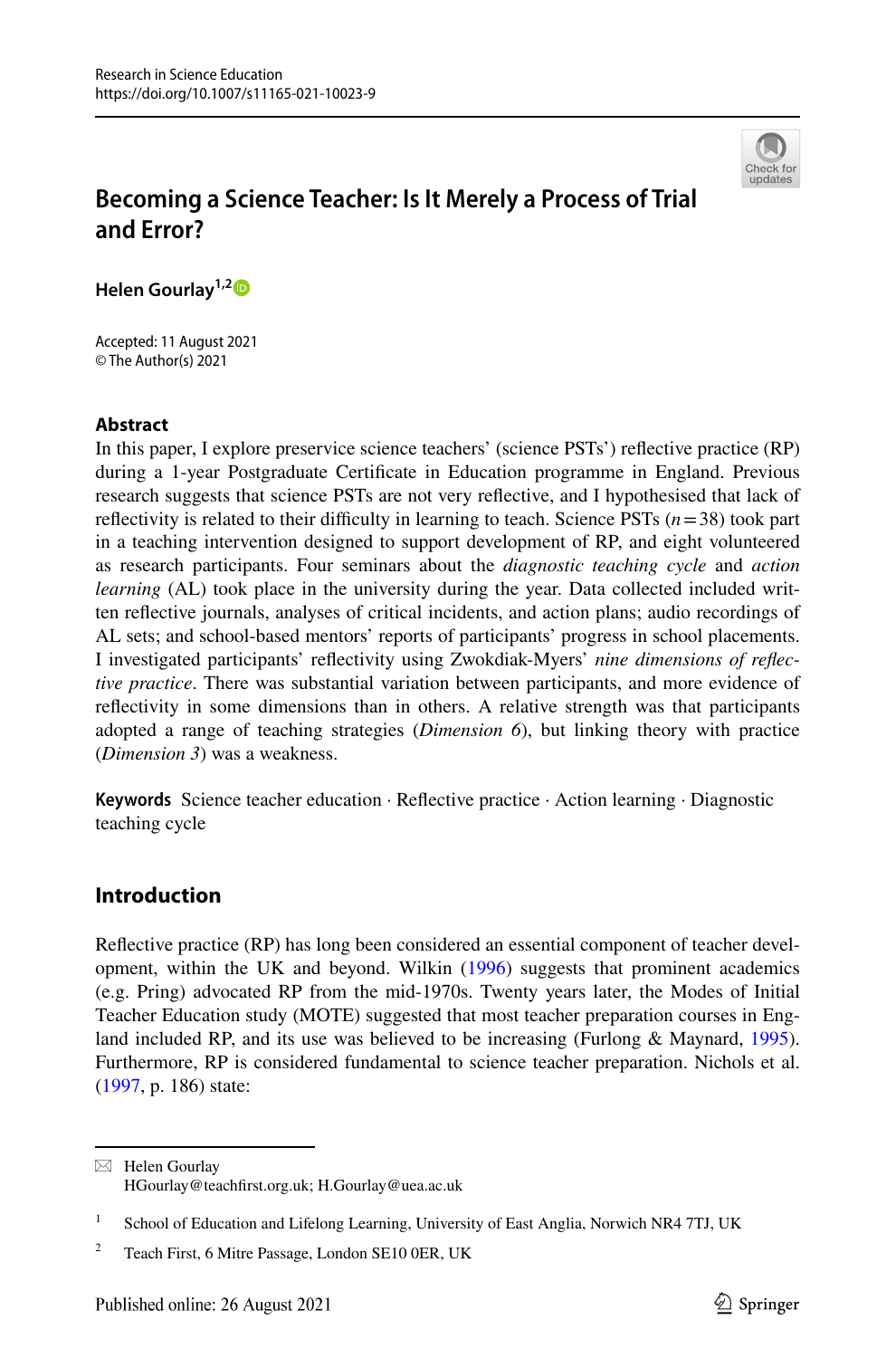Engaging prospective science teachers in refective practice is crucial towards preparing them to identify and deal with situations in need of change in science education.

This paper is a case study of science preservice science teachers (PSTs) on a 1-year university-schools partnership Postgraduate Certifcate in Education (PGCE) course in England in academic year (AY) 2016–2017, on which I was a science education tutor. These courses have been the predominant mode of PST preparation in England since a government directive in 1992 (DES, [1992\)](#page-20-2). PSTs spend 12 weeks in university and 24 weeks in school placements. Core content for initial teacher education (ITE) has been specifed by the DfE since 2016 (Department for Education, [2016\)](#page-20-3). The course had two blocks of university teaching and two block school placements. PSTs spent approximately two-thirds of their university-based time in science education seminars, with one-third in more general professional studies sessions.

In this period, university tutors and school-based mentors assessed PSTs' teaching using guidance from the National Association of School-Based Teacher Trainers (NASBTT) and the Universities Council for the Education of Teachers (UCET; UCET & NASBTT, [2012\)](#page-21-1). PSTs' teaching was graded *outstanding*, *good*, or *requiring improvement*, against the Teachers' Standards (Department for Education, [2011](#page-20-4)), following government guidance (Department for Education, [2012\)](#page-20-5). Generally, I found physics PSTs' grades were lower than those for PSTs of other science specialisms, and science PSTs attained less well than those of other subjects, e.g. English or history. Table [1](#page-1-0) and Fig. [1](#page-2-0) show course data aggregated over 3 years prior to my research.

Additionally, data for England in 2013–2014, before starting the research (Department for Education, [2015](#page-20-6), p. 8), suggested that a lower percentage of science PSTs (87%) are awarded qualifed teacher status (QTS) at the end of their courses than across all subjects (mean 91%), with physical education the highest (98%) and physics the lowest (81%). (For further details, please see the Appendix Table [6.](#page-18-0))

My interest was in how science PSTs can be supported to attain better outcomes. There is a shortage of science teachers, particularly physicists, in England (National Audit Office, [2016\)](#page-20-7) and internationally, and understanding their development better may contribute to addressing it.

To provide appropriate support, we must understand the difficulties science PSTs face. Why might they do less well? Possibilities include:

- Since entry is less competitive, recruitment standards are lower and their subject knowledge is weaker;
- Science teacher shortages make circumstances in school science departments more challenging;

| Grade                        |    |    | English History Modern foreign<br>$(n=51)$ $(n=46)$ languages<br>$(n=51)$ | Physical<br>education<br>$(n=49)$ | $(n=86)$ | Sciences Physics and physics<br>with mathematics<br>$(n=15)$ |
|------------------------------|----|----|---------------------------------------------------------------------------|-----------------------------------|----------|--------------------------------------------------------------|
| Outstanding                  | 31 | 26 | 31                                                                        | 26                                | 38       |                                                              |
| Good                         | 17 | 20 | 20                                                                        | 23                                | 40       | 10                                                           |
| Requiring improve- 3<br>ment |    | 0  | $^{0}$                                                                    | 0                                 | 8        |                                                              |

<span id="page-1-0"></span>**Table 1** End of course grades for diferent PGCE subjects over 3 years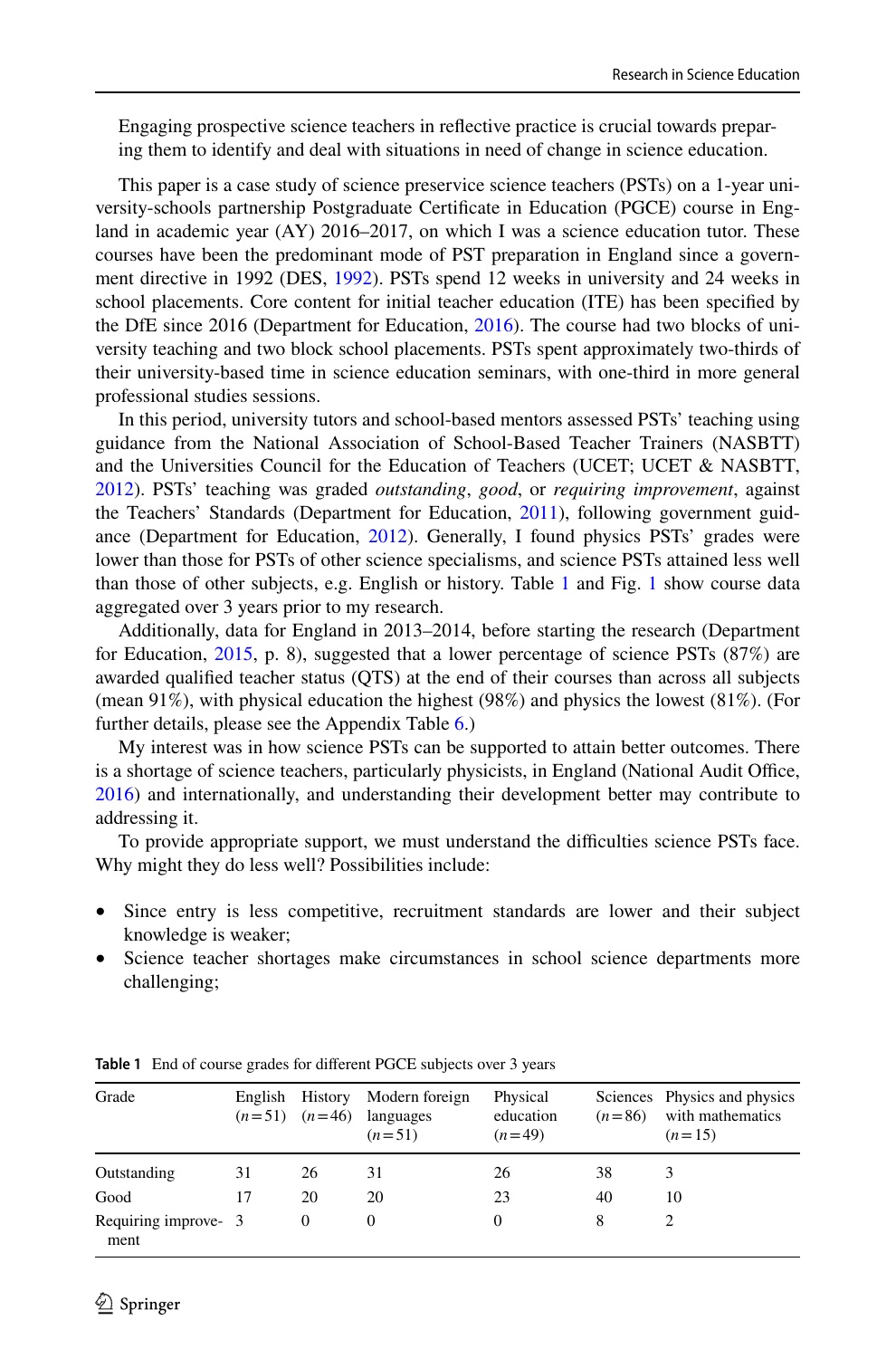

<span id="page-2-0"></span>**Fig. 1** Bar chart showing fnal grades for PSTs with diferent subject specialisms (note that the group labelled 'physics and physics with mathematics' is a subset of the 'sciences' group)

- Science teachers in England often teach all three sciences to GCSE (age 16) so developing pedagogical content knowledge is more challenging (Gilbert, [2010\)](#page-20-8);
- Science teaching is more demanding because PSTs manage practical work alongside developing general teaching skills (Maskan, [2007\)](#page-20-9);
- Some scientists (physicists) lack soft skills, 'such as team working or communications skills' (Jagger et al., [2001](#page-20-10), p. 12), but is this negative stereotyping, since Bruun et al. ([2018,](#page-20-11) p.1) note that there is a negative stereotype that physicists are 'unattractive, tech oriented, awkward, and loners'?;
- They do not reflect well enough (Malthouse & Roffey-Barentsen, [2014](#page-20-12));
- They adopt transmission teaching, limiting pupils' progress (Loughran, [2007](#page-21-2));
- Science mentors and tutors have higher standards;
- A combination of some or all of the above.

The line of enquiry I pursue is whether science PSTs have difficulty in being reflective, because it may explain why they do less well than their peers on teacher preparation courses that adopt a refective practitioner model.

This project adds to the literature because it is practitioner research, in which I designed and implemented a teaching intervention with a group of science PSTs, intended to support development of refectivity. *Action learning* (AL) was one strategy I adopted.

## **Refective Practice**

## **What Is Refective Practice?**

Approaches to RP are based in Dewey's ([1933\)](#page-20-13) and Schön's ([1987\)](#page-20-14) work. Dewey [\(2011](#page-20-15)) sees experience as involving both active and passive elements. When we carry out an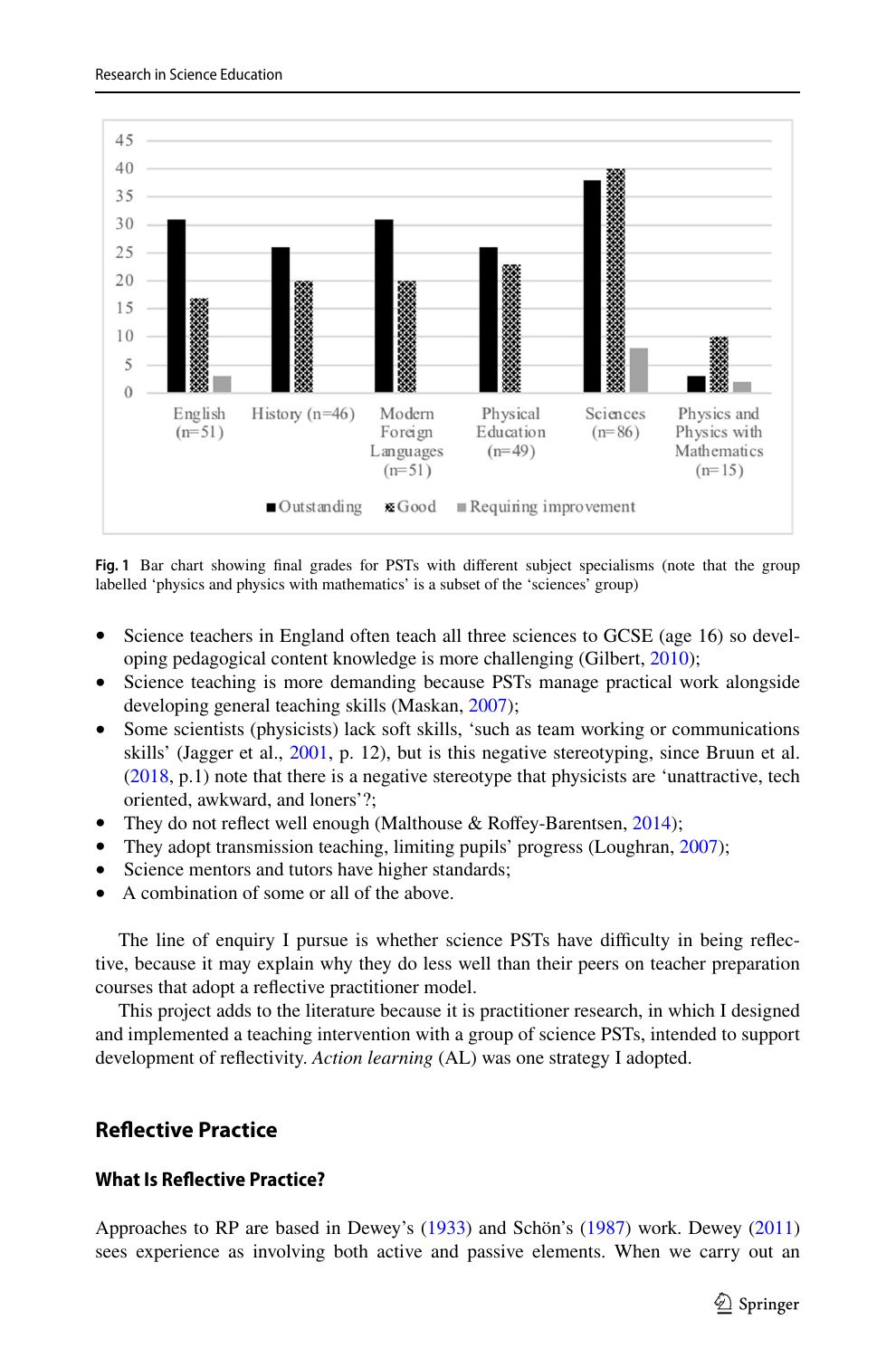action, and something happens as a consequence, we learn something about the world. Dewey suggests that we move beyond trial and error in our interactions with the world by thinking. Seeking causal relationships enables us to make predictions about the consequences of our actions. We are then able to take 'thoughtful action' and see what happens (Dewey, [2011](#page-20-15), p. 81). If the outcome is not as expected, we modify our original solution and try again. Therefore, RP is a process of enquiry. So far, we have considered conscious thinking, but is this all there is to it?

Schön ([1987\)](#page-20-14) argues that practitioners' work involves dealing with complex problems and develops several concepts to help us understand how practitioners solve them. He refers to skills that professionals carry out without conscious thought as 'knowing-inaction' (Schön, [1987,](#page-20-14) p. 22). However, we come up against unexpected situations whilst we are working, which make us think — 'reflection in action' (Schön, [1987](#page-20-14), p. 26). Professionals must make rapid judgment calls in the course of their work. Additionally, they work within particular social and institutional contexts, and therefore need to apply their theoretical knowledge about education to both new and familiar situations — 'knowing-inpractice' (Schön, [1987,](#page-20-14) p. 33). Thus, the process of becoming a teacher can be thought of as learning to think like a teacher. So how are novices to develop this thinking?

Schön suggests introducing a suitable practicum, which entails giving novices opportunity to work in contexts that simulate professional practice. For university-schools partnership PGCE courses, the school placements can be viewed as the practicum.

Schön suggests that professional practice develops by refecting on what has happened after the event — 'refection-on-action' (Schön, [1987,](#page-20-14) p. 26). In the absence of refectionon-action, our actions become routinized. Additionally, Argyris and Schön ([1974,](#page-19-0) p.6) describe the theories we might infer that someone holds based upon their behaviour as 'theories-in-use'. Refection makes us aware of our theories-in-use, and allows us to consider alternatives, leading to change. So far, these models refer to conscious and unconscious thought, but is anything else involved?

Tripp [\(2011](#page-20-16)) adds to Argyris and Schön's approach by identifying an emotional element to developing teachers' practices, drawing upon Dewey's suggestion that 'refection is… the term we should use for our processing of emotion' (Dewey, cited in Tripp, [2011](#page-20-16), p. xii). The inclusion of an emotional element is of interest because Baird et al. ([1991\)](#page-19-1) suggest that science teacher development has an afective component.

### **What Are We Aiming to Achieve in ITE?**

The Teachers' Standards in England (Department for Education, [2011,](#page-20-4) p. 11) state that teachers should 'refect systematically on the efectiveness of lessons and approaches to teaching' — a somewhat limited interpretation. Atkinson ([2004,](#page-19-2) p. 381), for example, distinguishes three levels:

- Simple RP the individual teacher refecting upon their teaching in order to improve
- Reflexive practice considering the effect of systems and process within the school concerned
- The critical practitioner considering challenges at a system-wide level, 'interrogating political, ideological and social processes that frame educational work'.

Moreover, Zwozdiak-Myers ([2009\)](#page-21-3) has synthesised concepts underpinning teachers' RP into *nine dimensions of refective practice* (Table [2](#page-4-0)). This framework is included in a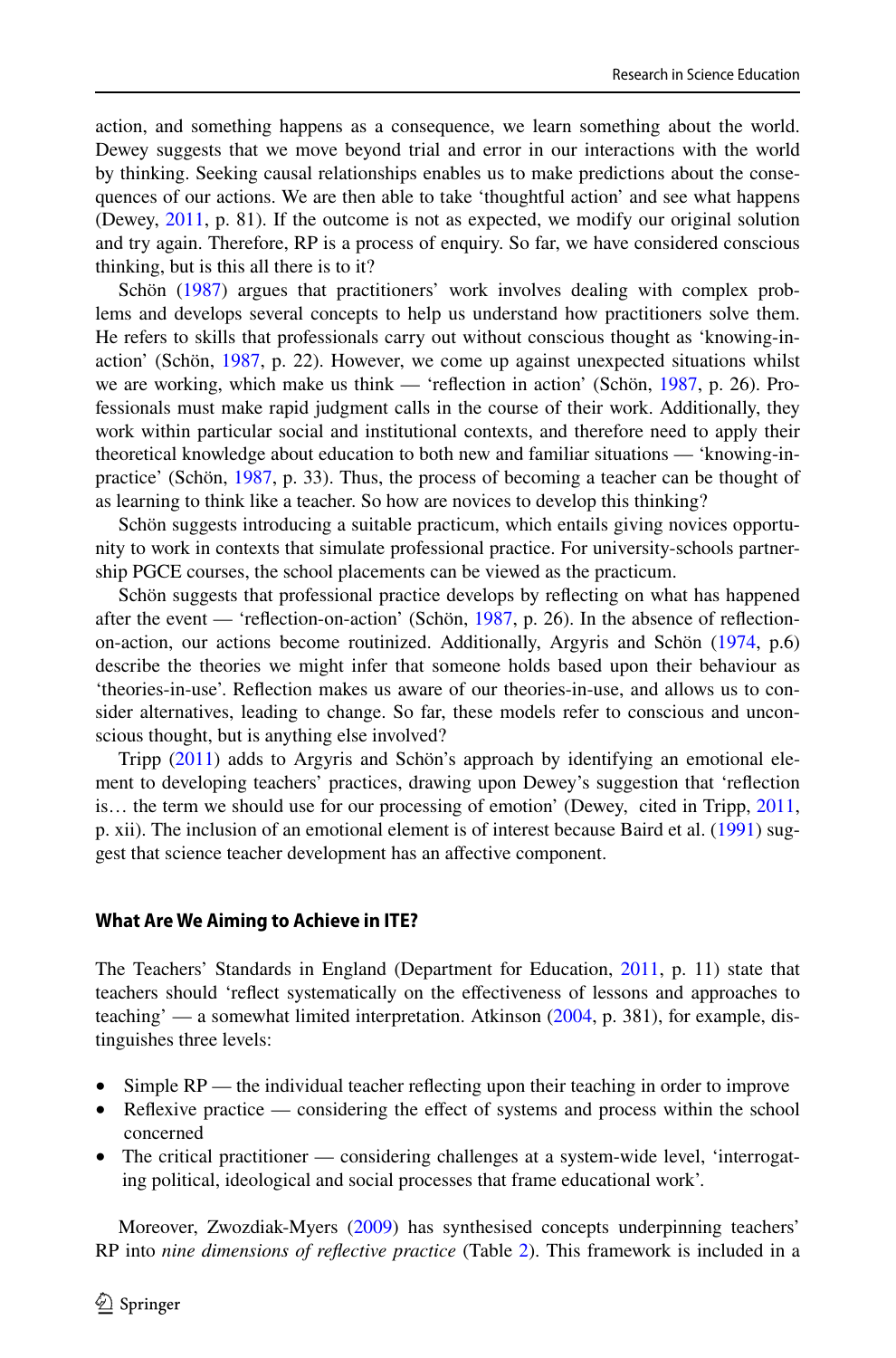<span id="page-4-0"></span>

| Table 2 Dimensions of reflective practice                                               |                                                                                                                                                                                                                                              |                                                                                                                              |
|-----------------------------------------------------------------------------------------|----------------------------------------------------------------------------------------------------------------------------------------------------------------------------------------------------------------------------------------------|------------------------------------------------------------------------------------------------------------------------------|
| Dimension                                                                               | Description                                                                                                                                                                                                                                  | Scores were assigned according to the extent to which<br>participants                                                        |
| 1 Study your own teaching for personal development                                      | to evaluate your teaching, and to understand yourself<br>Engaging in a process of enquiry into your teaching,<br>better as a teacher — encompassing cognitive and<br>emotional development                                                   | Made detailed written contributions, including considera-<br>tion of teachers' and pupils' feelings                          |
| teaching through<br>2 Systematically evaluate your own<br>classroom research procedures | Carrying out action research in your classroom, including:<br>· Planning and implementing classroom-based enquiry<br>• Collecting and analysing data using educational<br>· Considering research ethics<br>research methods                  | Collected data in school as evidence of overcoming teach-<br>ing issues                                                      |
| 3 Link theory with your own practice                                                    | Theories-in-use — practical theorising developed from<br>Being able to make reasoned judgments about teaching,<br>• Espoused theories — formal educational theories and<br>research informed practices<br>classroom experiences<br>based on: | Referred to formal theories of education, material taught in<br>the university, or articulated personal theories of practice |
| 4 Question your personal theories and beliefs                                           | You may have preconceived ideas about teaching which<br>teaching. Questioning beliefs leads to action grounded<br>are tacit and resistant to change, which affect your<br>in evidence                                                        | Made their beliefs explicit, questioned their beliefs, or<br>appeared to change their beliefs                                |
| 5 Consider alternative perspectives and possibilities                                   | · Others (including pupils) might have a different view-<br>Developing an attitude of open-mindedness, including<br>· One might take different courses of action<br>realising that:<br>point                                                 | Considered different perspectives and multiple possibilities                                                                 |
| 6 Try out new strategies and ideas                                                      | Taking action to develop a wider range of teaching strate-<br>gies - actively engaging learners                                                                                                                                              | Recounted using different teaching approaches, and put<br>new ideas into practice                                            |
| all your pupils<br>7 Maximise the learning potential of                                 | • Formatively assess pupils' progress<br>Support pupils' progress<br>Developing strategies to<br>· Meet all pupils' needs                                                                                                                    | Considered pupils' individual needs, and responded to<br>pupils' learning using assessment for learning (AfL)                |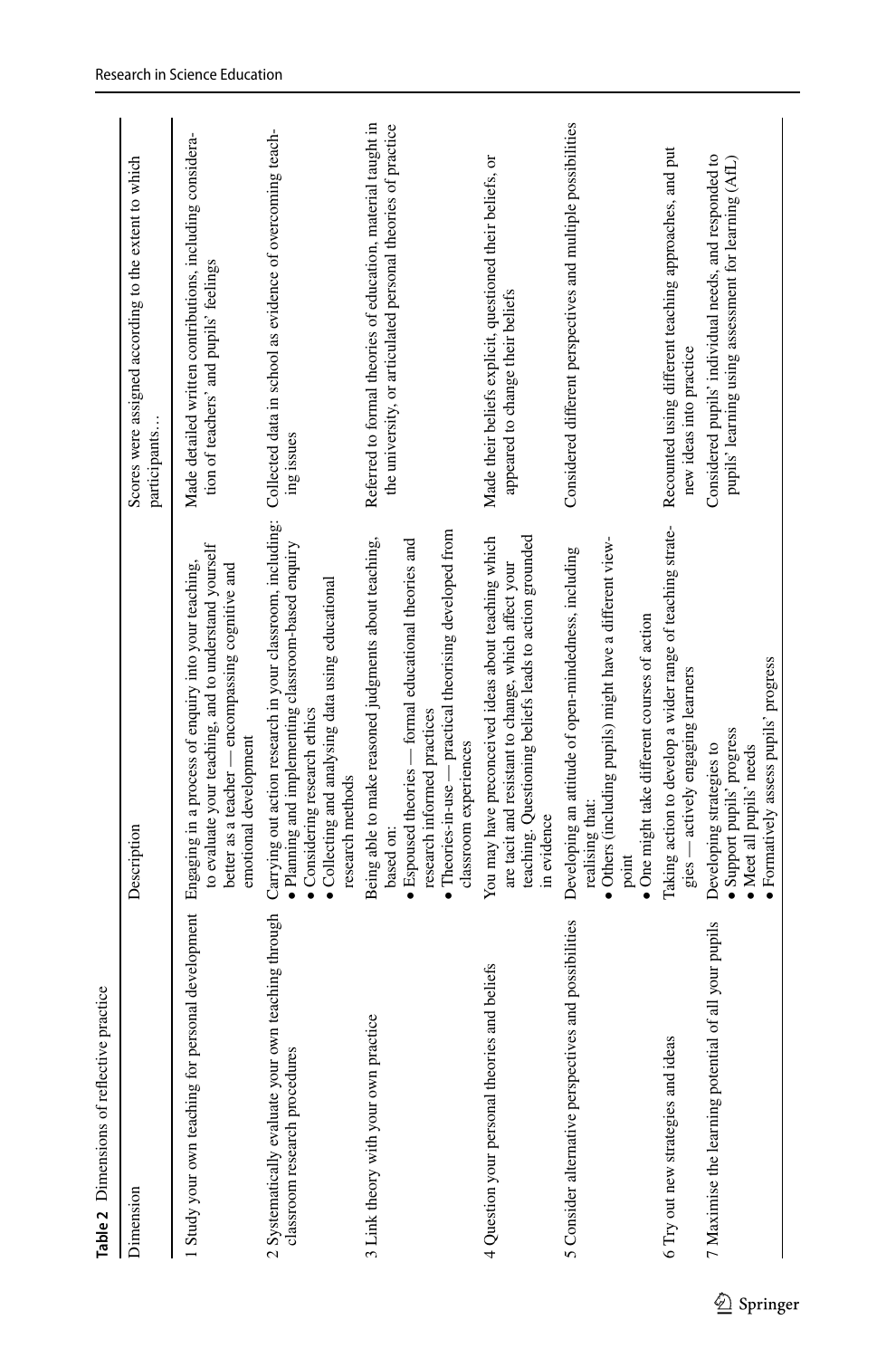$\frac{1}{2}$ 

 $\underline{\textcircled{\tiny 2}}$  Springer

| <b>Table 2</b> (continued)               |                                                                                                                                                                                      |                                                                                     |
|------------------------------------------|--------------------------------------------------------------------------------------------------------------------------------------------------------------------------------------|-------------------------------------------------------------------------------------|
| imension                                 | Description                                                                                                                                                                          | Scores were assigned according to the extent to which<br>participants               |
| Enhance the quality of your own teaching | informed evidence base' and 'quality teaching from an<br>international perspective' (Zwozdiak-Myers, 2012, p.<br>Developing 'pedagogic expertise from a research-<br>$\frac{161}{2}$ | Referred to science-specific pedagogies, rather than general<br>teaching approaches |
| Continue to improve your teaching        | Continuing to develop one's teaching throughout one's<br>teaching career                                                                                                             |                                                                                     |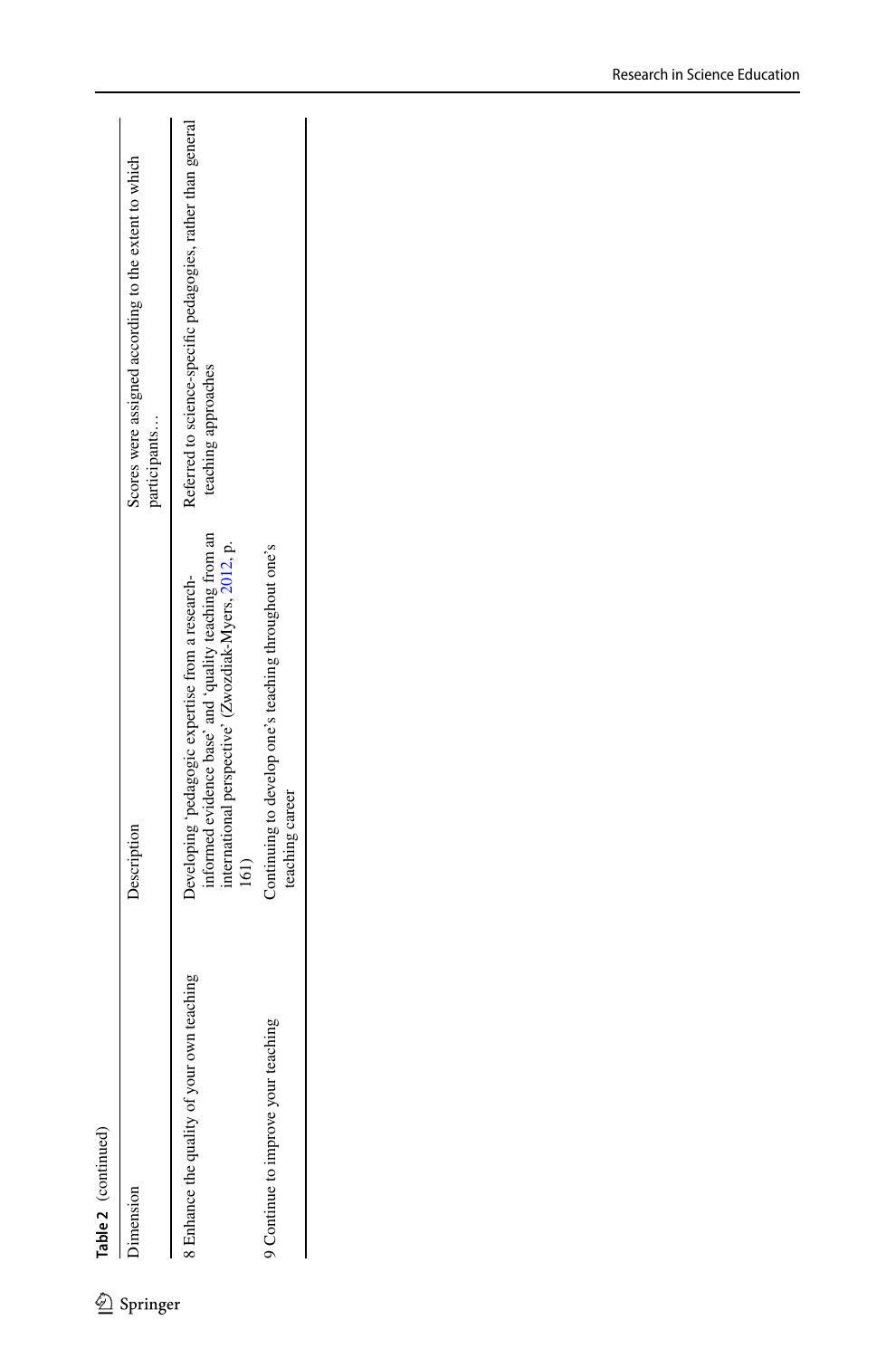widely used text for PSTs in England (Capel et al., [2009](#page-20-17)). (The final column describes how data were scored — relevant to the 'Analytical Framework' section.)

#### **Are Science Teachers Not Refective?**

Malthouse and Roffey-Barentsen [\(2014](#page-20-12)) asked a group of 18 PSTs of different specialisms to rate the refectivity of their refective writing on a four-point scale, from descriptive to critical, analytical, and considering diferent perspectives. They noticed that three STEM PSTs rated themselves lower than PSTs of other specialisms. They argue that science PSTs' difficulty in being reflective is caused by their science backgrounds positioning them as positivists, which manifests itself as thinking there is a right way to teach. Does other literature support their suggestion?

Baird et al. [\(1991](#page-19-1), p. 181) note that science is 'striving for the one correct explanation of a particular scientifc phenomenon (or a method, etc.)', so perhaps science PSTs' educational backgrounds encourage them to think there is a right answer to a given problem. They suggest that science teachers need to adopt a more pluralistic and relativistic view, which might be interpreted as needing greater reflectivity, but are they positivists?

The consensus in science education literature is that there is a defcit in experienced science teachers' understanding of the nature of science (NOS; Cofré et al., [2019\)](#page-20-18). Further-more, Lederman and Lederman's ([2014,](#page-20-19) p. 604) review of research suggests that science PSTs do 'not possess adequate conceptions of [the] nature of science'. Researching science PSTs' views in Turkey, Adak and Bakir ([2017,](#page-19-3) p. 472) suggest they have a 'traditional understanding of science based on [a] positivist paradigm'. So, Malthouse and Rofey-Barentsen's suggestion seems reasonable.

Tsai ([2007\)](#page-20-20) suggests a link between teachers' epistemological views and their approaches to teaching. Positivism is associated with direct instruction, rote learning, and an emphasis on test scores, whereas constructivism is associated with science inquiry, conceptual change, and group work. I found this interesting because science education research suggests that transmission approaches contribute to problems with learning science, such as failing to overcome pupils' alternative conceptions, and failing to develop pupils' understanding of the NOS (Loughran [2007](#page-21-2)). Could it be that a lack of reflectivity is linked to positivism, which leads science PSTs to adopt transmissive approaches, limiting their pupils' progress, leading to a perception that they are less good teachers than their peers in other subjects?

That there is a link between positivism and lack of refectivity is a conjecture I explore. There is some support for the suggestion that science PSTs are reluctant to refect (Corri-gan, [2009](#page-20-21)), and that they have difficulty writing higher-level reflections that are evaluative and interpretive, rather than descriptive (McFadden et al., [2014](#page-20-22)). There is also research interest in methods to support science PSTs in becoming more refective (e.g. Barth-Cohen et al., [2018\)](#page-19-4), suggesting that others perceive this to be a development need.

My research questions (RQ) are:

- To what extent are the research participants reflective?
- In what ways are they more reflective, and in what ways are they less reflective? Science education literature suggests that science teachers may teach by transmission methods, and that this might limit pupils' progress. This issue can be linked to the dimensions of refective practice, and I explore the extent to which it was demonstrated by the research participants. A sub-question (SQ) is: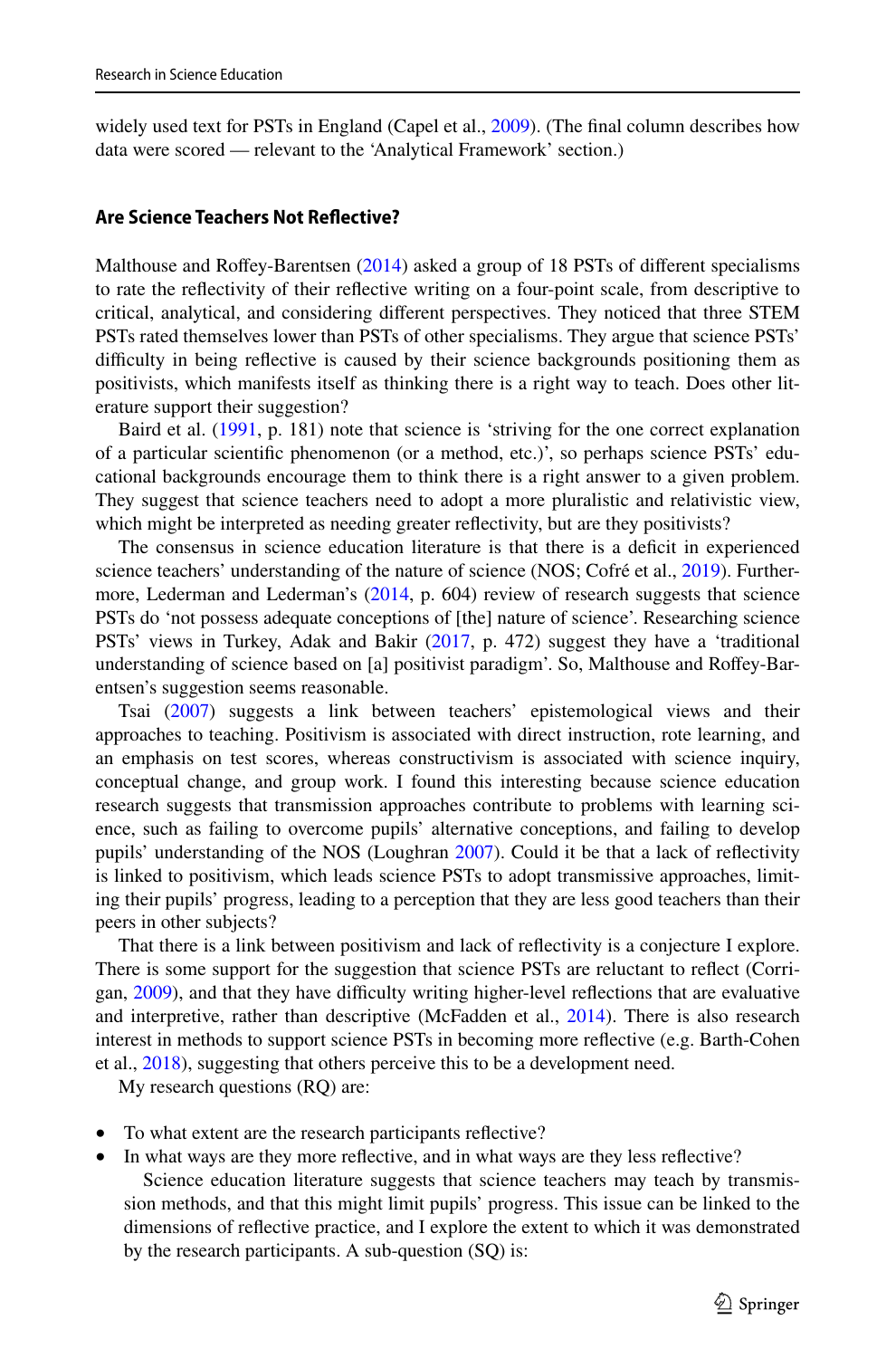- To what extent are participants wed to transmission modes of teaching?
- Emerging from the data was the fact that participants made little reference to material they were taught in the university-based part of the programme. Another SQ is therefore:
- To what extent are participants linking theory with their practice?

### **Intervention**

I carried out an intervention with a group of science PSTs. Table [3](#page-7-0) gives an overview of the research participants' backgrounds:

I combined Tripp's *diagnostic teaching cycle* (DTC; Tripp, [2011](#page-20-16)) and *AL* (Bayley, [2015\)](#page-19-5) to support development of PSTs' refectivity. These approaches encouraged trainees to refect independently and collaboratively.

The intervention took place in the university at four points — October, December, January, and April. PSTs kept refective journals whilst on teaching placement — considered to be 'foundational' in science teacher education courses (Nichols et al., [1997,](#page-20-1) p. 178). In October, December, and January, PSTs analysed selected teaching issues from their journals in a seminar. Tripp ([2011\)](#page-20-16) considers these issues to become critical incidents through a process of written analysis. The aim is to describe what happened, to understand why it happened, and to develop a more general view of what the incident means. To

| Pseudonym | Science specialism       | Relevant prior experience                                                                                                  |
|-----------|--------------------------|----------------------------------------------------------------------------------------------------------------------------|
| <b>CM</b> | Physics with mathematics | Career changer<br>Engineering<br><b>STEM Ambassador</b>                                                                    |
| Connor    | Biology                  | New graduate<br>Educated overseas prior to ecology degree<br>Undergraduate science communication module                    |
| Dean      | Chemistry                | Recent graduate<br>Biochemistry<br>Secondary science technician; scout leader                                              |
| Emily     | <b>Biology</b>           | New graduate<br>Zoology<br>Voluntary projects overseas                                                                     |
| Kathryn   | Chemistry                | Career changer from retail<br>Mature student for chemistry degree<br>Outreach in schools                                   |
| Paul      | Chemistry                | New graduate<br>Chemistry<br>US summer camp counsellor                                                                     |
| Rachael   | Physics                  | Career changer<br>Combined science degree; physics subject<br>knowledge enhancement course<br>Secondary teaching assistant |
| Zoe       | <b>Biology</b>           | Recent graduate<br>Molecular biology and genetics<br>Worked in a special school                                            |

<span id="page-7-0"></span>**Table 3** Overview of the participants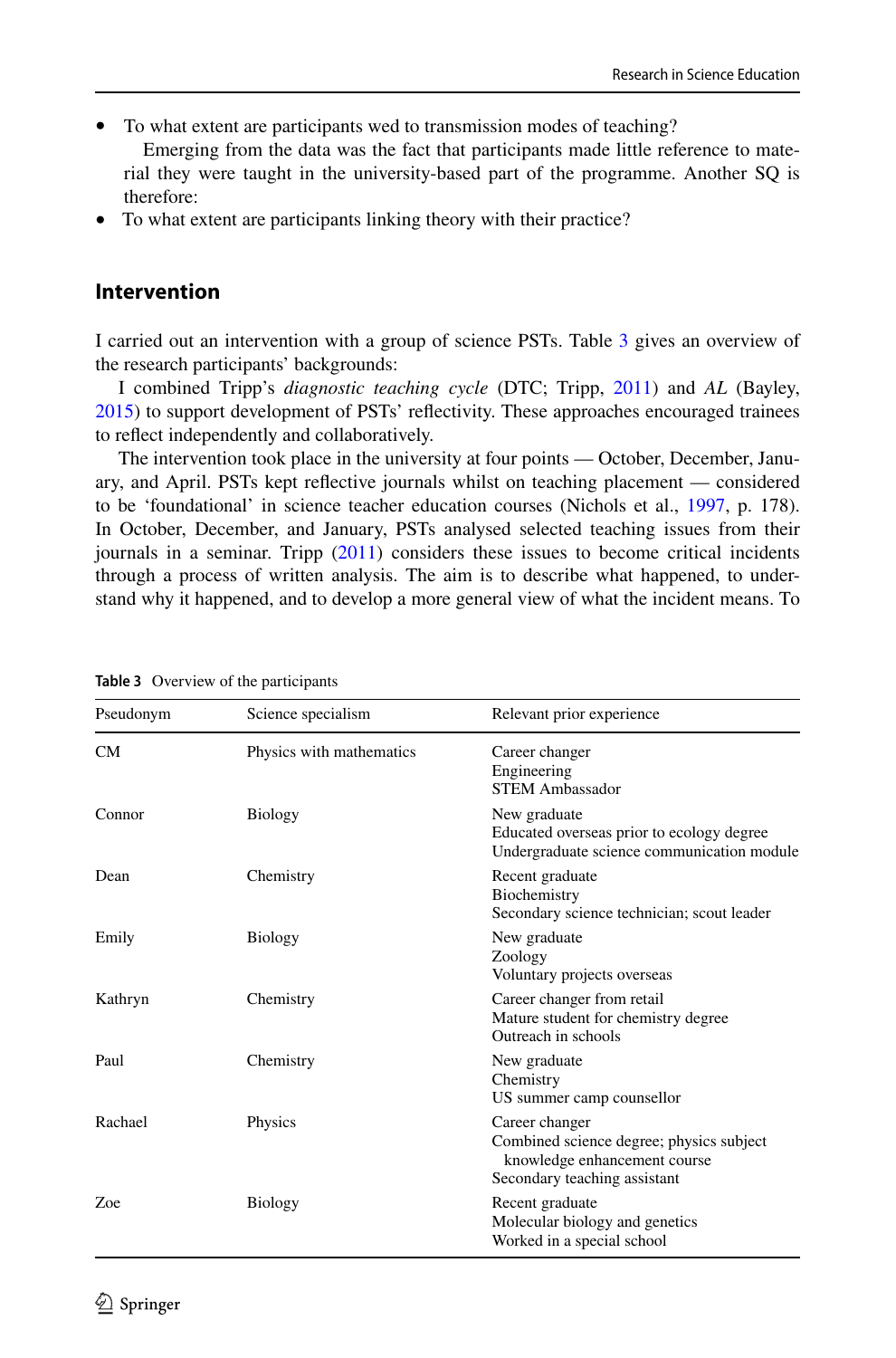facilitate analysis, I introduced PSTs to some of Tripp's analytical approaches, summarised in Table [4.](#page-9-0)

Where Tripp's discussions of incidents happened in action enquiry groups, I adopted AL sets of four to eight people. A protocol is shown in Fig. [2](#page-10-0).

This was a pragmatic decision, since the course had piloted AL with PSTs during AY2015–2016, following a lecture and workshop at its conference for school-based men-tors in AY2014–2015 (Bayley, [2015\)](#page-19-5). However, Aubusson et al. ([2009\)](#page-21-5) trialled AL extensively in Australia, suggesting it has theoretical underpinning, and in science education research, Baird et al. ([1987\)](#page-19-6) point to collaborative refection supporting science teacher learning.

PSTs then wrote action plans, describing how they would address their teaching issue — identifying their area for development, success criteria, actions, support arrangements, and monitoring (intended to provide feedback). I suggested a range of material to provide evidence of progress, including samples of pupils' work, lesson evaluations, feld notes on lesson plans, and notes of mentor meetings.

Figure [3](#page-10-1) summarises the process. Two full cycles took place during the research.

My data collection tools fall into two categories — observation-based research and documentary methods. The observations were audio recordings of AL sets. I also used both extant and elicited documents. Extant documents were:

- Students' application forms for the course
- Teaching reviews and reports of their progress, written by participants' mentors Elicited documents were:
- Reflective journals
- Critical incident analyses
- Action plans
- Reviews of action plans

### **Analytical Framework**

I used *the nine dimensions of refective practice* (Zwozdiak-Myers, [2009,](#page-21-3) [2012](#page-21-4)) as an analytical lens through which to judge participants' refectivity, omitting Dimension 9 *Continue to improve your teaching* because it relates to continuing professional development, beyond ITE.

I carried out content analysis using the dimensions, assigning each trainee a score on a 3-point scale:

- 1 Not seen/very little evidence
- 2 Some evidence
- 3 Considerable evidence

How scores were assigned is described briefy in the fnal column of Table [2](#page-4-0). (See Gourlay, [2019a](#page-21-6) for further details.)

The dimensions most relevant to the RQs addressed in this paper are *Dimensions 3 Link theory with your own practice* and *6 Try out new strategies and ideas*, and hence I elaborate on how I interpreted them. *Dimension*  $\hat{\beta}$  is relevant because the data suggest that participants made little reference to what they learned in university. Teacher educators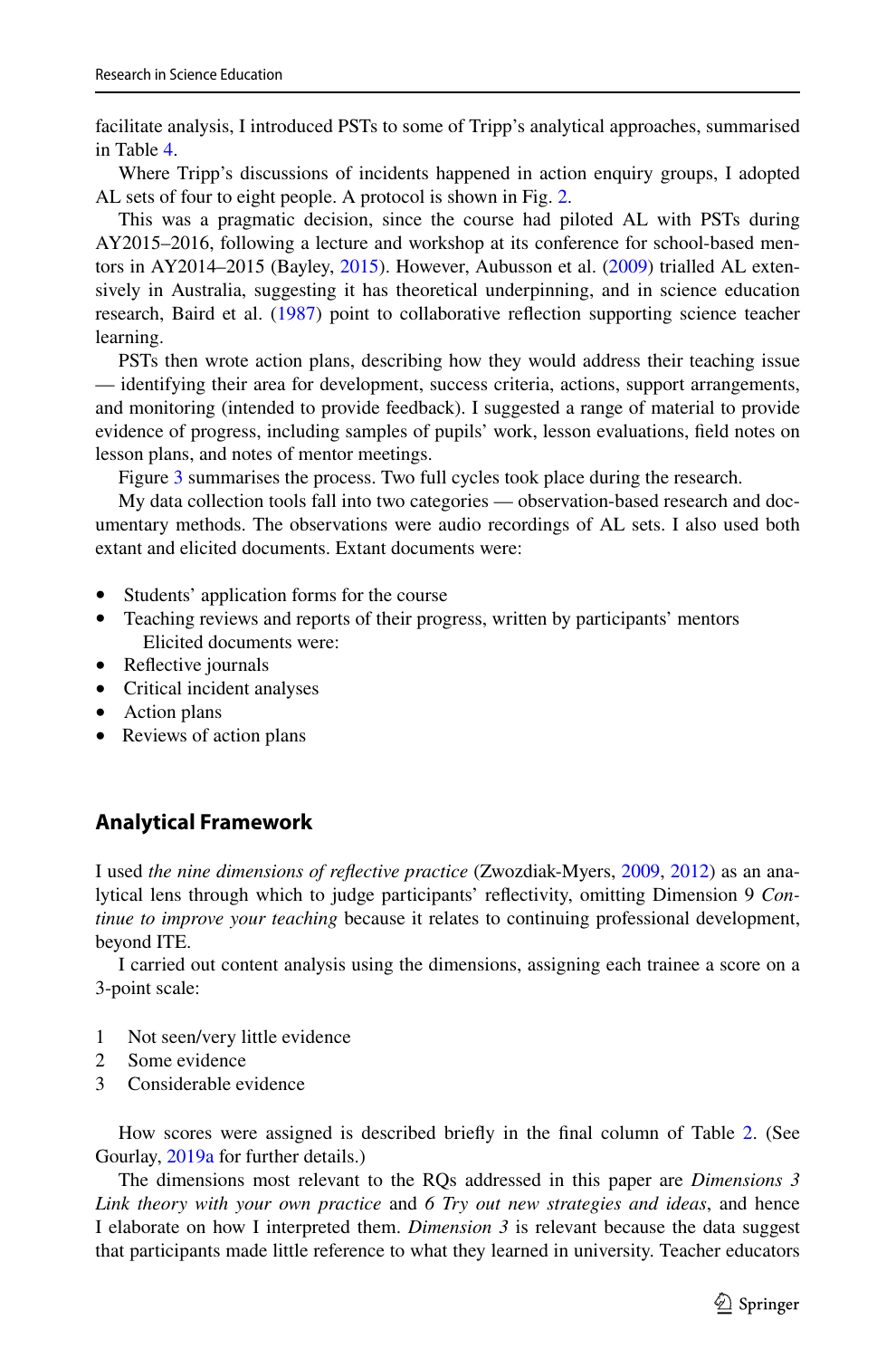<span id="page-9-0"></span>

| Approach                 | Sub-approach                    | Description                                                                                                                                    |
|--------------------------|---------------------------------|------------------------------------------------------------------------------------------------------------------------------------------------|
| Thinking strategies      | Positive, negative, interesting | Clarifying what we like or dislike                                                                                                             |
|                          | Alternatives                    | What else might have happened? How could we have made that happen?                                                                             |
|                          | Other points of view            | Look at the incident from someone else's point of view, e.g. a student                                                                         |
|                          | Parts and qualities             | Because teaching is a social practice, we must examine our attitudes, values and<br>judgments and work on those too.' (Tripp, 2011:45)         |
|                          | Reversal                        | Look at it from the opposite point of view                                                                                                     |
|                          | Omissions                       | What did we leave out?                                                                                                                         |
| The why? challenge       |                                 | Socratic questioning, e.g. 'why might the pupil have refused to do his/her work?'                                                              |
| Dilemma identification   |                                 | the schooling process contains a number of major contradictions' (Tripp, 2011,<br>Identify dilemma and work out how best to resolve it<br>p.49 |
| Personal theory analysis |                                 | On what assumptions are our professional judgments based?                                                                                      |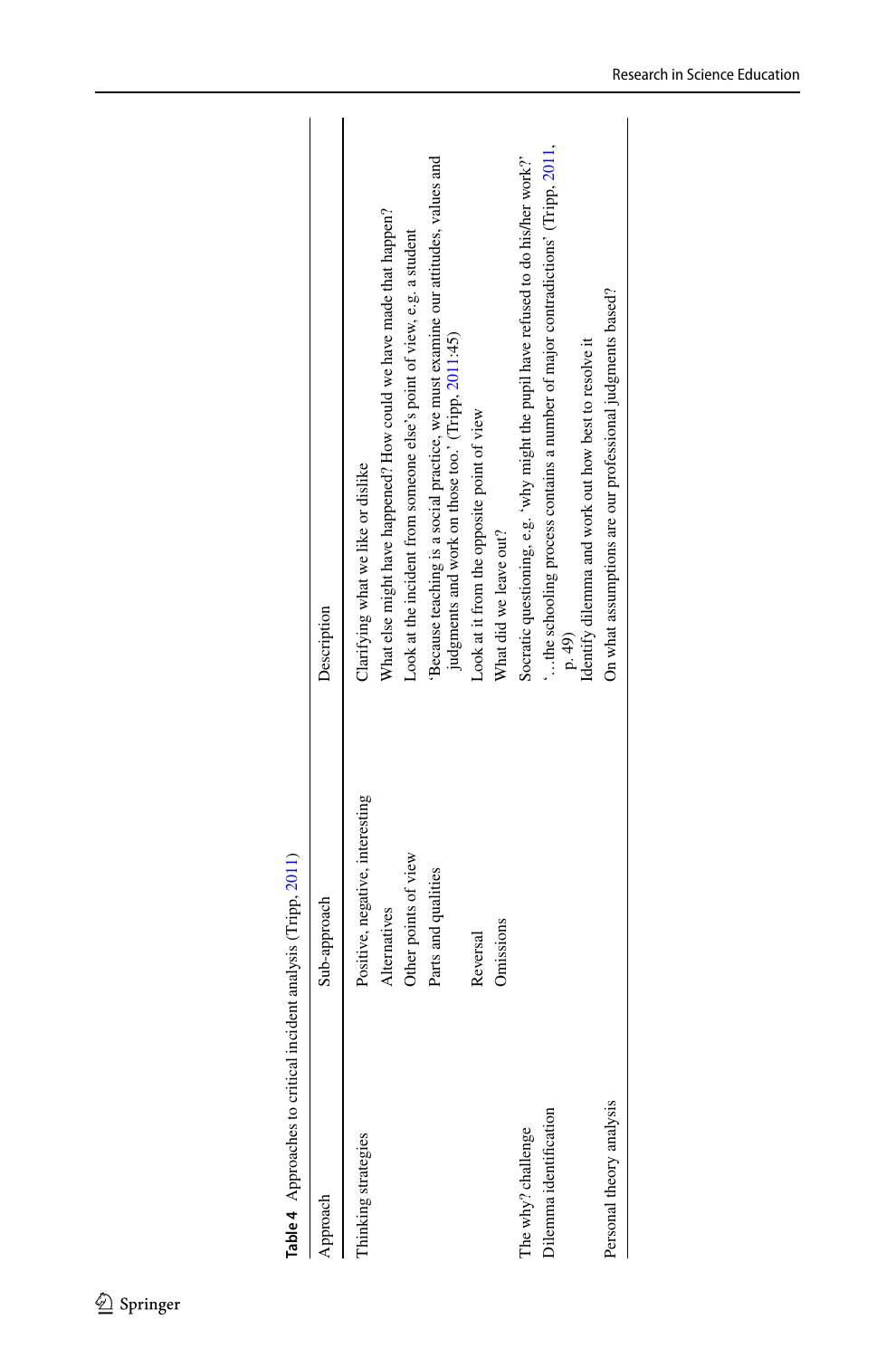<span id="page-10-0"></span>

| 1.<br>practice.                                            |                                                                                                                                                                                                                                                                                                                                                                                                                                                                                                                                                                                                                                                                                                                                                                                                                                      |
|------------------------------------------------------------|--------------------------------------------------------------------------------------------------------------------------------------------------------------------------------------------------------------------------------------------------------------------------------------------------------------------------------------------------------------------------------------------------------------------------------------------------------------------------------------------------------------------------------------------------------------------------------------------------------------------------------------------------------------------------------------------------------------------------------------------------------------------------------------------------------------------------------------|
| 2.<br>further. This person becomes the presenter.          |                                                                                                                                                                                                                                                                                                                                                                                                                                                                                                                                                                                                                                                                                                                                                                                                                                      |
| between the group.                                         |                                                                                                                                                                                                                                                                                                                                                                                                                                                                                                                                                                                                                                                                                                                                                                                                                                      |
| 4.<br>greater depth.                                       |                                                                                                                                                                                                                                                                                                                                                                                                                                                                                                                                                                                                                                                                                                                                                                                                                                      |
| 5.<br>explore and reflect upon their chosen issue further. |                                                                                                                                                                                                                                                                                                                                                                                                                                                                                                                                                                                                                                                                                                                                                                                                                                      |
|                                                            |                                                                                                                                                                                                                                                                                                                                                                                                                                                                                                                                                                                                                                                                                                                                                                                                                                      |
| How did we do? What did we learn?                          |                                                                                                                                                                                                                                                                                                                                                                                                                                                                                                                                                                                                                                                                                                                                                                                                                                      |
|                                                            | Think of an issue which you have faced related to teaching<br>One by one outline your issue to the rest of the group. The group<br>then chooses one person's issue that they would like to explore<br>3.<br>The group then decides upon a facilitator who will control the<br>timing and running of the process and help agree a contract<br>The process begins by the presenter presenting their issue in<br>Next, the facilitator will allow the rest of the group to begin one<br>by one asking open questions to encourage the presenter to<br>The facilitator ends the questioning and asks the presenter to<br>6.<br>reflect on the conclusions they have made and actions that they<br>plan to take to move on with the issue in light of the process.<br>7.<br>The whole group will then review the process. What did we do? |

will fnd this interesting as we may need to consider how to encourage PSTs to apply their knowledge. *Dimension 6* addresses the teaching strategies participants used. This is of interest to science teacher educators because it relates directly and specifcally to teaching science, rather than more general aspects of pedagogy.

### **Dimension 3: Link Theory with Your Own Practice**

Zwozdiak-Myers ([2012,](#page-21-4) p. 67) distinguishes between 'espoused theories' and 'theoriesin-use'. Espoused theories are those based on formal theories of education, or research

<span id="page-10-1"></span>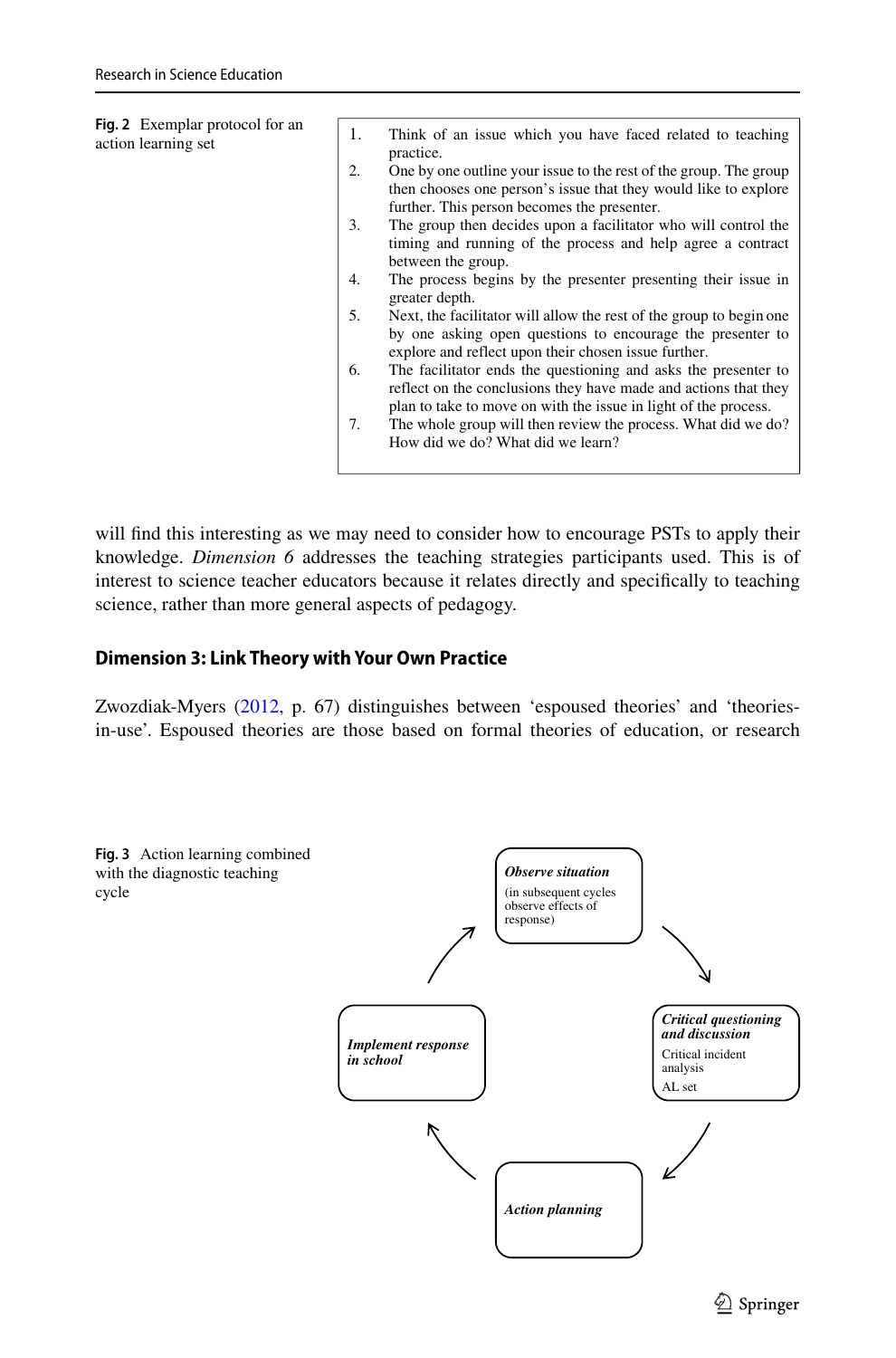informed practices. Theories in use are personal theories of practice — incorporating 'those patterns of behaviour, learned and developed in the day-to-day work of the professional'.

I began analysis by seeking examples of named theorists, or evidence of application of ideas taught in the university-based programme. It quickly became apparent that participants made little reference to these elements. Thus, I sought examples of participants developing personal theories. I coded these in terms of Korthagen and Lagerwerf's model of three levels of teachers' professional learning (Korthagen & Lagerwerf, [2001\)](#page-20-23): Gestalt; schematicization, and theory.

At the gestalt level, teachers' actions are informed by internal entities (gestalts), and not necessarily by rational thought. Most PSTs went to school themselves, and may unconsciously teach by methods based on their own experiences of being taught. Infuences of their role models will be one form of gestalt, along with their own needs, concerns, preferences, and values. The process of schematization is one in which the teacher gains sufficient appropriate experience to enable them to adjust their original gestalt. As a result, 'the person develops a mental framework of concepts and relations between these concepts' (Korthagen & Lagerwerf, [2001,](#page-20-23) p. 181). At the theory level, the teacher is conscious of an underpinning explanatory model, and the elements of their schema are logically self-consistent.

#### **Dimension 6: Try Out New Strategies and Ideas**

Zwozdiak-Myers ([2012](#page-21-4)) envisages this dimension involving developing a wider range of teaching strategies. She gives examples of appropriate approaches for PSTs, including:

- Adopting teaching strategies that actively engage pupils
- Modelling ways of thinking about, or methods of accomplishing, tasks
- Skilful questioning, encouraging thinking
- Giving clear explanations
- Managing group work effectively

This list has some overlap with strategies suggested for developing pupils' understanding in science education (Brooks & Brooks [1999](#page-21-7)), including:

- Eliciting pupils' ideas and introducing cognitive confict
- Being dialogic, built around classroom discussion and questioning
- Allowing guided discovery and enquiry, rather than solely illustrative practical work
- Responding to children's interests and understandings
- Fostering higher-order thinking, not recall alone

In coding, I looked for examples of participants recounting the use of diferent teaching approaches. These included approaches which actively engage pupils, such as demonstrating to pupils, using strategies for obtaining feedback, deploying science practical work, and applying generic uses of ICT (such as research and presentation). Where it was not clear what approaches had been deployed in participants' teaching, I gave lower scores, with higher scores where there was more evidence of using a range of named approaches.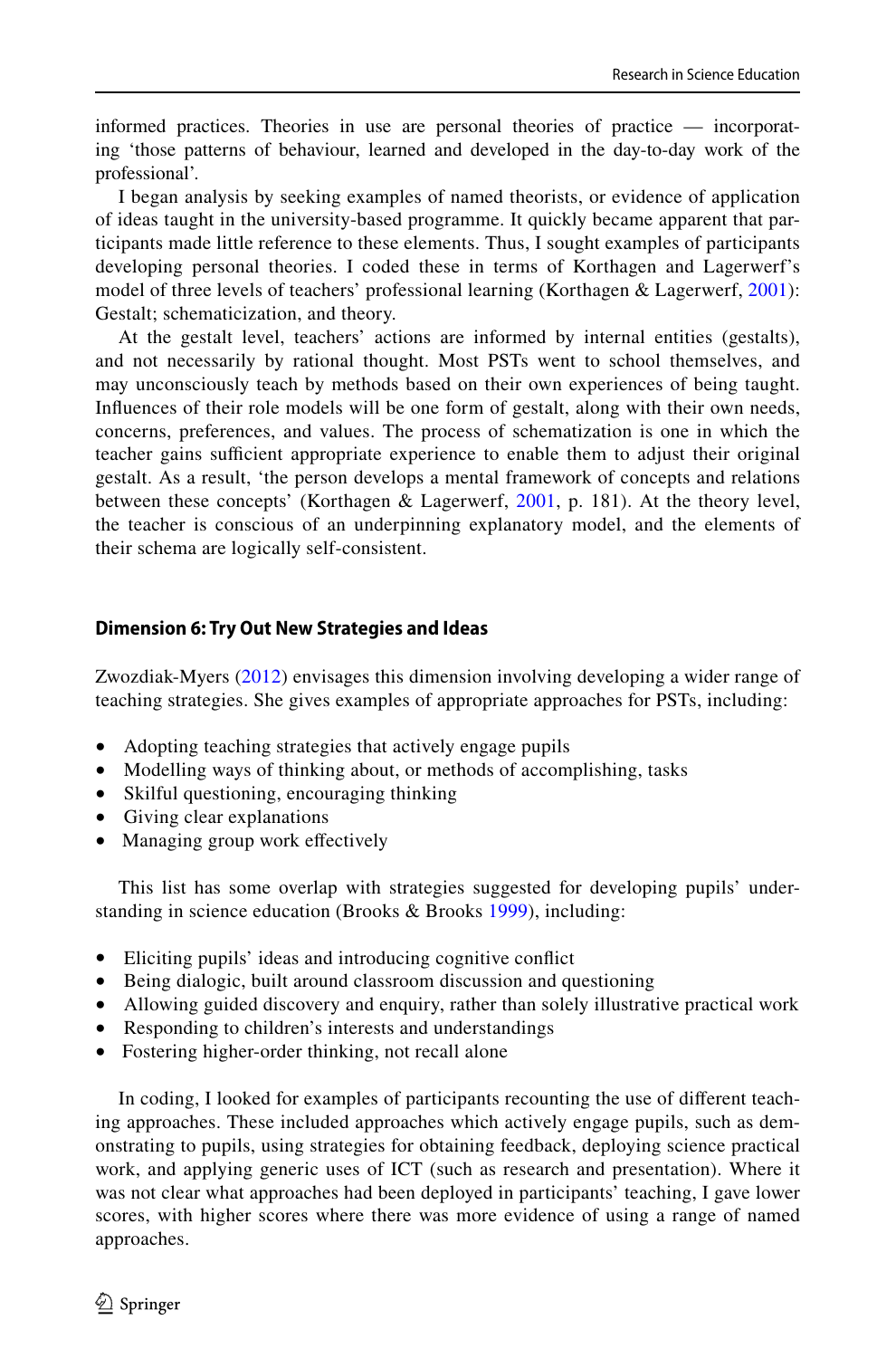| Participant |       | Score for each dimension (Dim.) |                |        |        |        |        |        |  |  |
|-------------|-------|---------------------------------|----------------|--------|--------|--------|--------|--------|--|--|
|             | Dim.1 | Dim. 2                          | Dim.3          | Dim. 4 | Dim. 5 | Dim. 6 | Dim. 7 | Dim. 8 |  |  |
| CM          |       |                                 |                |        | っ      | 3      |        |        |  |  |
| Connor      | 2     |                                 |                | 2      |        |        |        |        |  |  |
| Dean        | 3     |                                 | 3              |        |        |        |        |        |  |  |
| Emily       | 2     |                                 |                |        |        |        |        |        |  |  |
| Kathryn     | 2     |                                 |                |        |        |        |        |        |  |  |
| Paul        | 2.    |                                 | 2              |        | 2      |        |        |        |  |  |
| Rachael     | 3     |                                 | $\mathfrak{D}$ |        |        | 3      | 3      |        |  |  |
| Zoe         | 3     |                                 | 3              | 3      | 2      | 3      | っ      |        |  |  |
| Mean score  | 2.6   | 1.1                             | 1.9            | 1.6    | 2.1    | 2.5    | 2.2    | 1.9    |  |  |

<span id="page-12-0"></span>**Table 5** Scores for each participant in each dimension

## **Findings**

Table [5](#page-12-0) summarises scores for each participant in each dimension, and Fig. [4](#page-12-1) shows them as a bubble plot — larger bubbles indicating greater refectivity. This representation is somewhat impressionistic, but it indicates the degree to which diferent dimensions were seen.



<span id="page-12-1"></span>**Fig. 4** Bubble plot representing participants' refectivity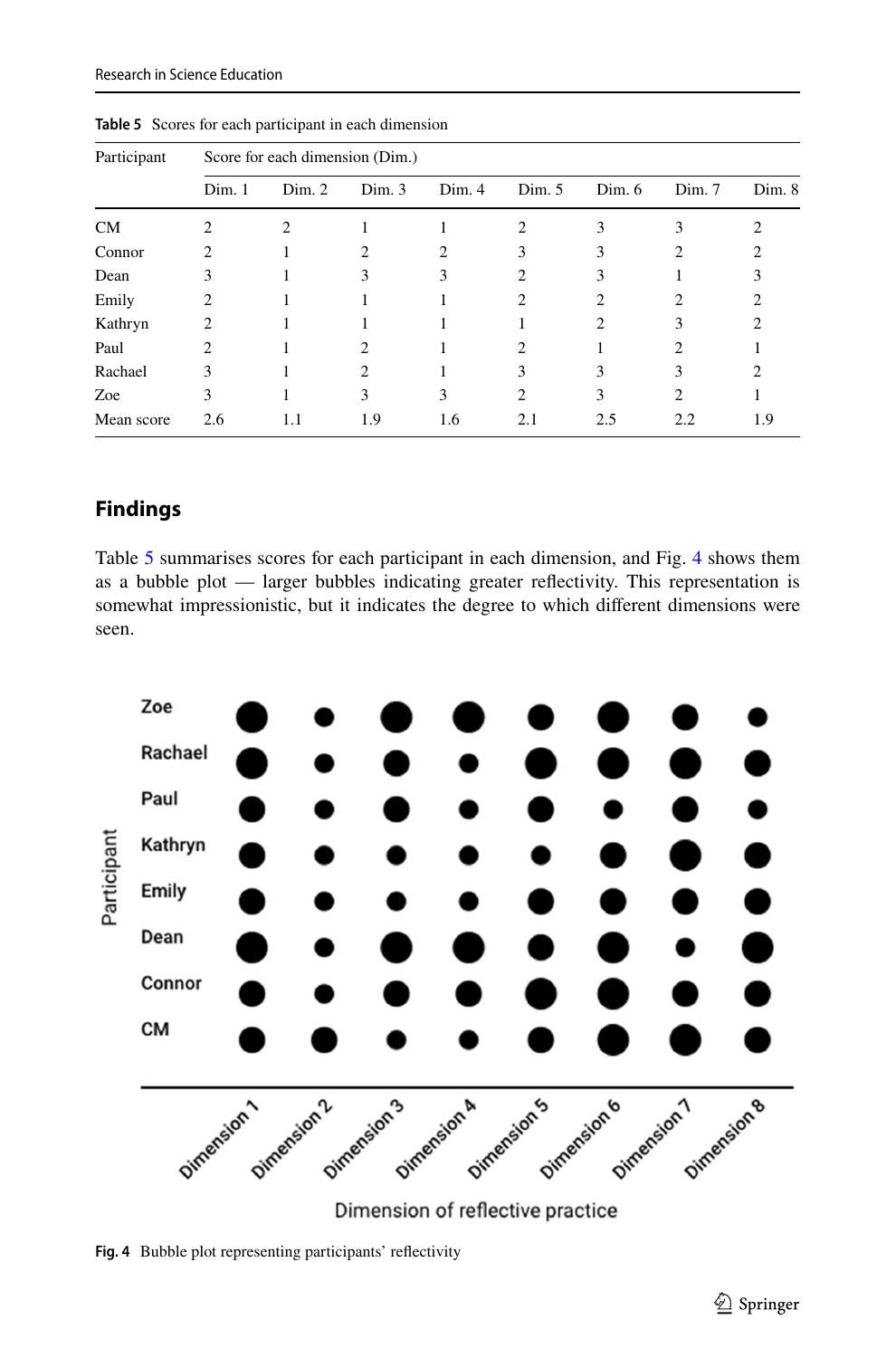Dimensions 1 Study your own teaching for personal development and 6 Try out new strategies and ideas were a relative strength, and Dimensions 2 Systematically evaluate your own teaching through classroom research procedures, 3 Linking Theory with Practice, 4 Question your personal theories and beliefs, and 8 Enhance the quality of your own teaching were relative weaknesses. I consider Dimensions 6 and 3 to be of greatest relevance to the RQs and hence I present some of the data in greater detail. Dimension 6 data relates to the question of whether science PSTs are unrefective positivists who teach by transmission. Dimension 3 data is concerning because it suggests the course was inefective in supporting trainees to link theory with practice.

### **Dimension 6 Try Out New Strategies and Ideas**

There was evidence that all participants adopted active teaching approaches, but it was not always clear what this entailed. For example, Paul's mentor wrote only that 'Paul has found diferent strategies to engage the pupils', which explains, in part, his lower score for this dimension. Dean, who scored higher, recounted strategies in greater detail, for example when teaching bonding:

They [the pupils] were doing dot and cross diagrams, so when you start of you can put them onto cupcakes — you can use the little silver, like, sweet ball things that you put on cupcakes. You can make a carbon atom, and oxygen atom and things like that. It's actually kind of fun with all the rings, but when it comes to ionic bonding, covalent bonding, the occasional one you can do is marshmallows-cocktail sticks.

He also tried role-play with pupils representing atoms or ions.

Most participants implemented practical work. Zoe was concerned about year 8 (age 12–13) pupils wandering during practical work, and not completing work. Dean recounted a health and safety issue during practical work on halides with a challenging year 11 group (age 15–16), and Rachael was unhappy with her set-up for year 8 investigating speed of toy cars. Connor was concerned about organising practical work in a group where students had fallen out, and another class had done dissection. Kathryn used a circus of experiments with year 7 (age 11–12), and Emily described a year 8 investigation of the effect of temperature on dough rising.

Most participants used ICT. Connor, Emily, and Kathryn carried out internet research projects. Dean, Rachael, and CM used software tools (Kahoot! or Plickers) for classroom quizzes.

Participants found some topics harder to teach, particularly where practical work was not available, or where topics were not intrinsically interesting to pupils. Examples included atomic structure (CM), electron confguration in the atom (Kathryn), and bonding (Dean). In these circumstances, CM described the topic as 'lecture-based', suggesting he taught by transmission.

#### **Dimension 3 Linking Theory with Practice**

In the frst analysis, participants made almost no reference to espoused theories, whether this was named theories or researchers, or research informed practices. (See Gourlay, [2019a,](#page-21-6) Appendices H and I for examples of topics taught in the university.)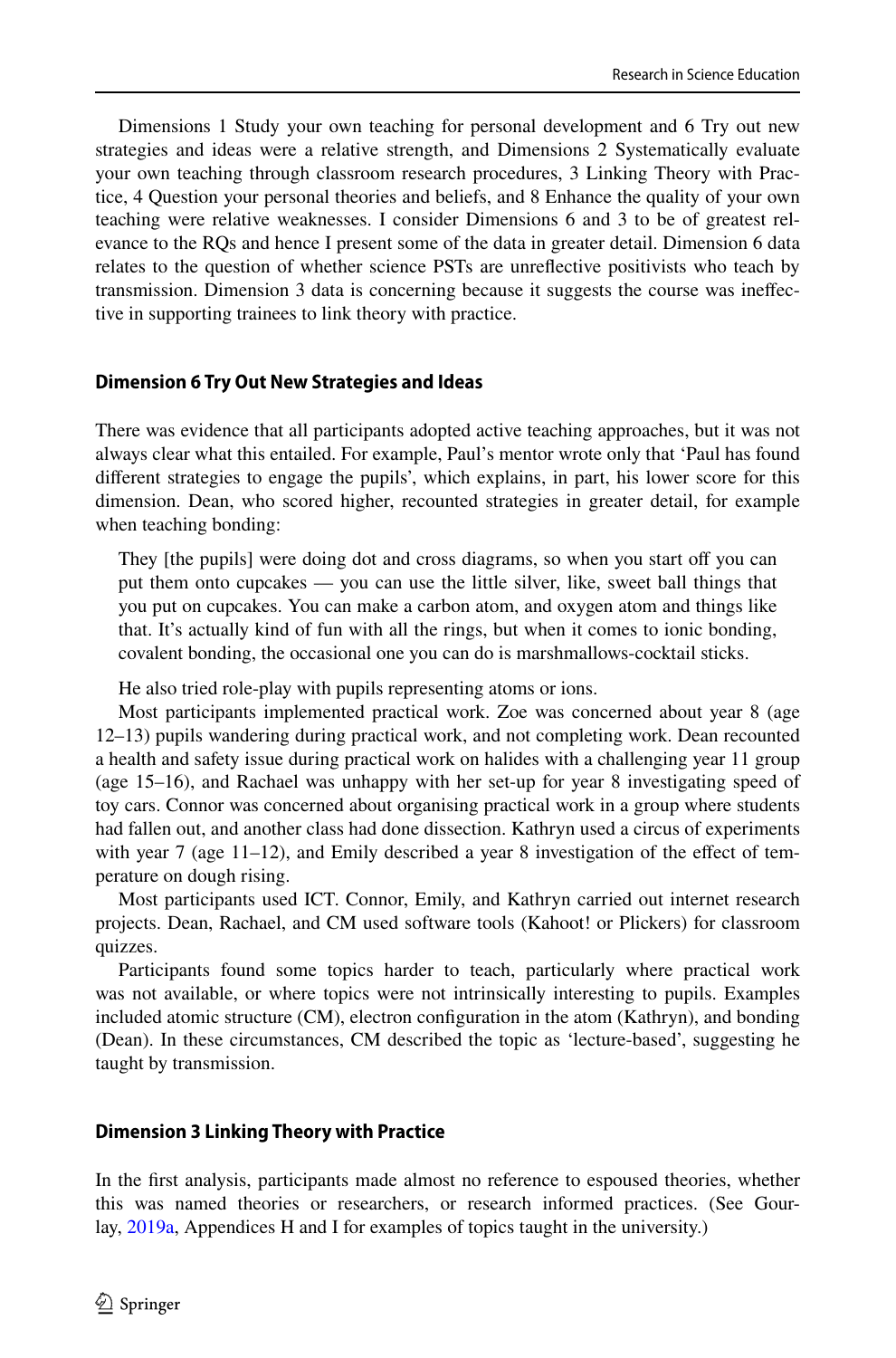Firstly, the only reference to a named theorist came in Rachael's January AL set. Her issue was that a tutor's feedback on an observed lesson was that her 'questions weren't very good'. She responded:

I'm trying to put more questions into my lesson plans, so I have actually got questions written down. I've found Bloom's taxonomy, sort of, sheets that have prompts to make me think a bit wider. (Gourlay, [2019b](#page-21-8), p.18.)

Secondly, only three other examples suggested participants implicitly understood material taught in the university. In January, Dean's issue was a quiet class, where no one answered oral questions.

There was no way of me telling where they are and if they understand during this lesson because there was no interaction at all.

This suggested he understood an aspect of AfL — that he should use assessment to inform his teaching (Black et al., [2004\)](#page-19-7). Similarly, Zoe noted that she collected a lot of assessment data but was unsure how to use it to guide future lessons. The university programme included several sessions about aspects of formative assessment.

In January, Emily's issue was 'I need to always link the 'point' of the practical back to the wider scheme of things', adding:

With year 8, an experiment into the influence of temperature on the rise of dough was carried out – but I needed to place more conscious emphasis on WHY we did this… relating back to conditions microbes need to grow.

Perhaps Emily showed awareness of Abrahams and Millar's ([2008\)](#page-19-8) model for judging efectiveness of practical work, which was taught in a science education seminar in the university.

However, some participants were able to articulate theories-in-use. Data from the December AL set exemplify the balance between schema and gestalts. Connor's issue was a pupil whom he sent out of class for passively refusing to work. This incident may have triggered a gestalt for Connor because he felt bad about sending the pupil out. The group's assumption appeared to be that it would be better to keep the pupil in class, although they did not articulate this explicitly, nor explain why that might be important, and hence were not at the level of schema. The discussion revealed that Connor would have felt more comfortable sending the pupil out had he been aggressive, but he was not.

Dean gave Connor some advice about resolving teacher–pupil confict, which Connor appeared to draw upon, concluding:

I liked your [Dean's] idea about the kind of taking him outside bit. I think that would be quite helpful because when I've spoken with him, particularly one on one, because he's quite smart and he likes to learn, it's usually gone quite well. But normally when he's like, around other kids, he sort of like wants to show off and you know, show that he's smart.

I suggest Connor was working at the level of schema here. The idea is that you might have greater success talking to a pupil about their behaviour outside the classroom because if you do it in the classroom, they might be more inclined to show off in front of their peers.

Of all the participants, Dean came closest to articulating a theory. This was observed in his advice to Connor about the pupil refusing to work: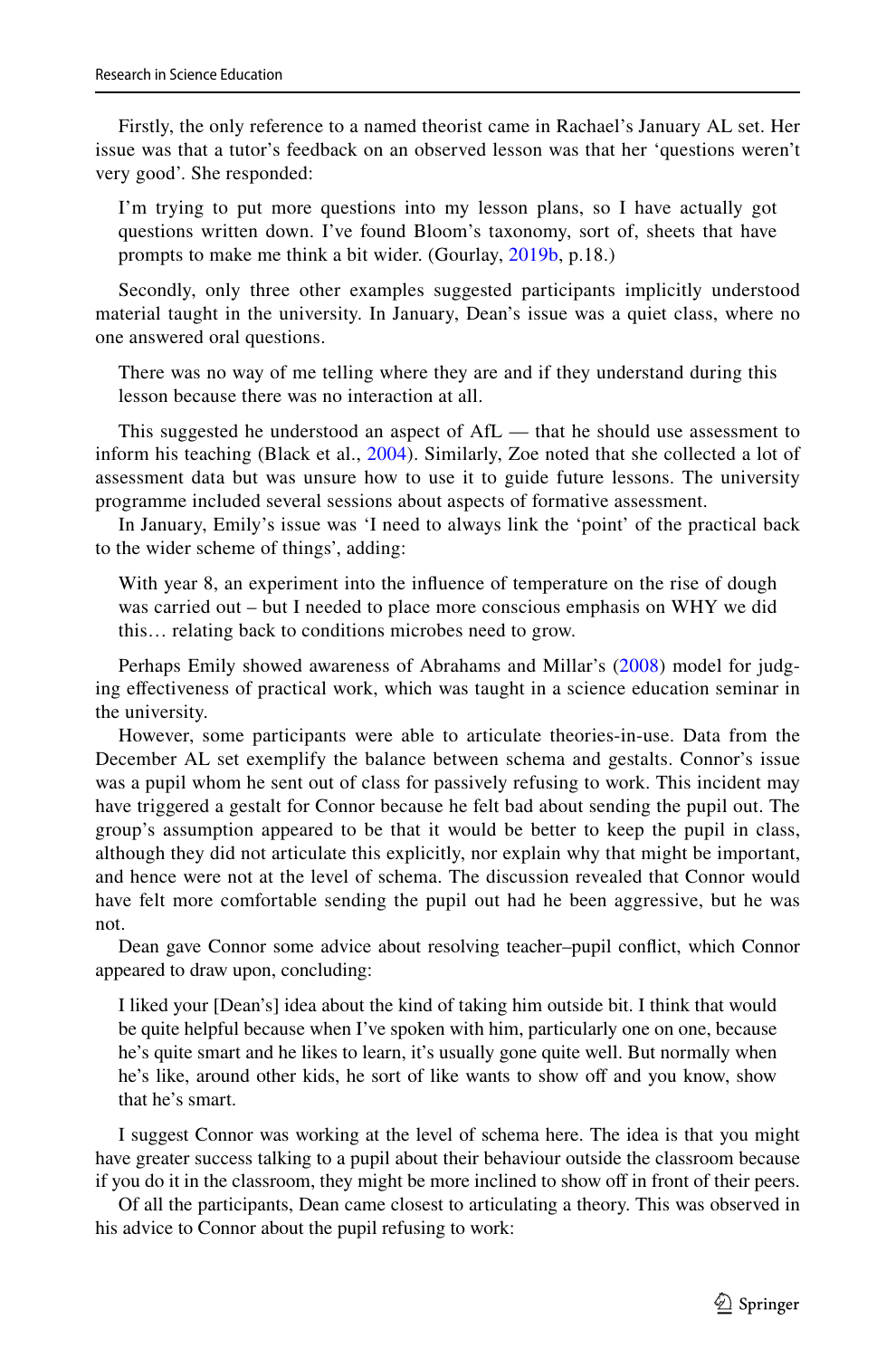So you give them a chance. So you go 'Right, okay' So you get up to your C2 [second warning]. You give them a chance. You go, right, you then go, and this is where you're taking them out of the room. And then that way they're less likely to get defensive because that way you're not doing it in front of their friends. You've got a little bit of an extra step. By taking them outside you've got rid of that fight or fght moment that they're having with you because you've put them into a situation where you've gone 'You're doing something wrong' and that person's gone 'no I'm not' and then locked themselves down.

I suggest that Dean has at least a schema about how to approach teacher–pupil confrontation. Perhaps it is moving towards being a theory because he refers to the fght-or-fight response, which has a basis in psychology — an idea that could reasonably apply to a range of situations.

## **Conclusions**

Malthouse and Roffey-Barentsen  $(2014, p. 179)$  $(2014, p. 179)$  $(2014, p. 179)$  ask 'Are science teachers immune to refective practice?', implying that they are. In this study, I have added to the literature by researching my own practice — trying out an intervention designed to support science PSTs' refectivity. My initial RQs were:

- To what extent are the research participants reflective?
- In what ways are they more reflective, and in what ways are they less reflective?

My findings are, to some extent, at odds with Malthouse and Roffey-Barentsen's suggestion. Some participants were more refective than others — Dean being most refective and Paul the least, and participants were more refective in some ways than in others.

Additionally, it was suggested that a lack of refectivity is related to positivistic thinking, where, for example, Loughran ([2007\)](#page-21-2) links positivism with teaching by transmission. The literature further suggests that science teachers may teach by transmission methods, and that this might limit pupils' progress. I hypothesised that this might account for science PSTs doing less well on their courses. A sub-question (SQ) was:

To what extent are participants wed to transmission modes of teaching?

Data for *Dimension 6 Try out new strategies and ideas* revealed that participants used a range of active teaching approaches, including practical work, ICT, and role-play. Whilst there was room for development in terms of promoting discussion and cognitive confict (Brooks & Brooks [1999\)](#page-21-7), participants did not generally conform to the stereotype of 'science teaching as telling' (Loughran [2007,](#page-21-2) p. 1043), and were therefore not necessarily locked in positivism. In this sense, participants were seen to be reasonably refective, and hence a lack of refectivity might not account for their less good course outcomes in comparison with their peers.

Initial analysis revealed that participants made little reference to material they were taught in the university. Another SQ was:

To what extent are participants linking theory with their practice?

*Dimension 3 Linking theory with practice* was a weakness. There was little evidence of participants referring directly or indirectly to espoused theories. Nor was there much evidence of developing personal theories of practice. Perhaps this lack of linking of theory with practice accounts for science PSTs' difficulty in learning to teach.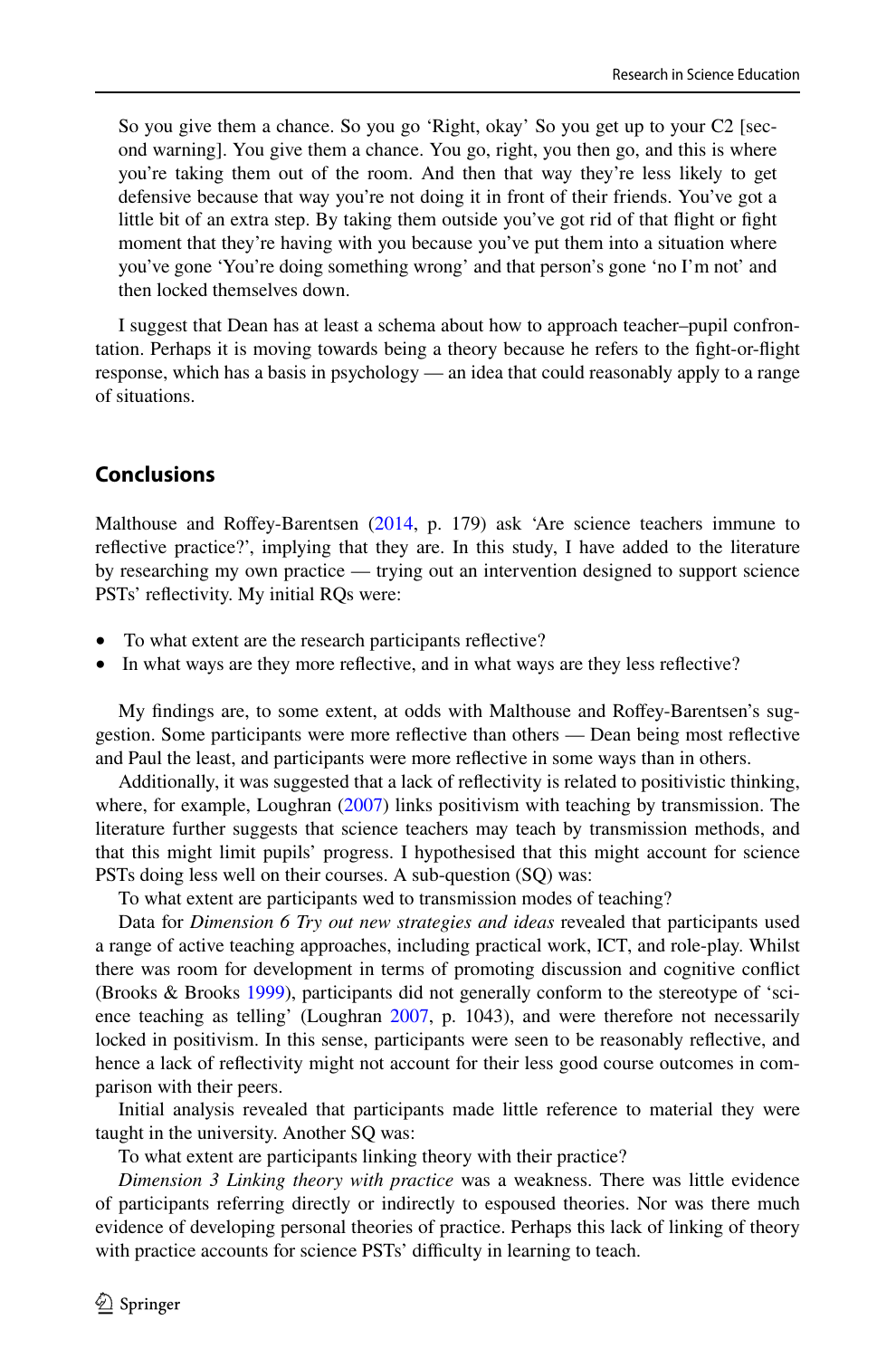## **Discussion**

Malthouse and Roffey-Barentsen [\(2014](#page-20-12), p. 166) go as far as saying that science PSTs 'don't see the point of refective practice'. However, I suggest that participants became more appreciative of refection during the year. In December and January, participants expressed a preference for obtaining concrete advice — an attitude summed up by Paul:

My criticism of the process [of refecting in the AL set] is there's not much opportunity for providing suggestions, because I think the way you solve a problem in your classroom is you try lots of diferent things and then when something works you stick with that, and if it stops working you try something else. It's good asking the questions and getting them to refect themselves on it, but I felt that it's getting all of these ideas from people you know and then trialling them. (Gourlay, [2019b,](#page-21-8) p.19.)

Zoe appeared to agree — 'I just want that bank of ideas' (January AL set). Perhaps, at that stage, participants were seeking the right answer as to how to teach — which might suggest a positivistic mindset — and were learning to teach by trial and error.

Four participants took part in the April AL set. I would argue that they were all quite positive about refection by that point, but perhaps they were a self-selecting group. Paul, for example, commented:

I think it is quite useful, the open non-leading questions, as long as the purpose of those is to try and make you think about it deeper, or in a way you haven't, potentially, thought about it — without trying to lead them to what your own, kind of, preconception of what the answer should be. It is a difficult thing to do, but I think when you do do it, it is quite efective.

I note that in some of the earlier AL sets, participants tended to ask closed questions, suggesting a particular course of action, such as 'Have you given any detentions?'.

Perhaps science PSTs are not unrefective, but rather become increasingly refective as their courses progress. Lotter and Miller [\(2017](#page-20-24)), for example, also suggest that PSTs develop greater criticality in their refections as they gain greater experience.

I found the weakness in linking theory with practice, which included the lack of reference to material taught in the university, concerning. I agree with Osborne and Dillon ([2010\)](#page-20-25) that there is a substantive body of knowledge about science education that could usefully inform teachers' practices. Even where Rachael mentioned Bloom's taxonomy, it was some months after the material was taught and could have been inspired by conversations with school-based colleagues — since it is commonly used in schools. This observation has implications for teacher educators. Perhaps if we were to modify courses to better support linking of theory with practice, science PSTs would make better progress in learning to teach.

## **Limitations**

Firstly, it was only possible to collect data until April. It would have been preferable to continue at least through participants' frst year of employment. This would help to strengthen or challenge the suggestion that science PSTs become more open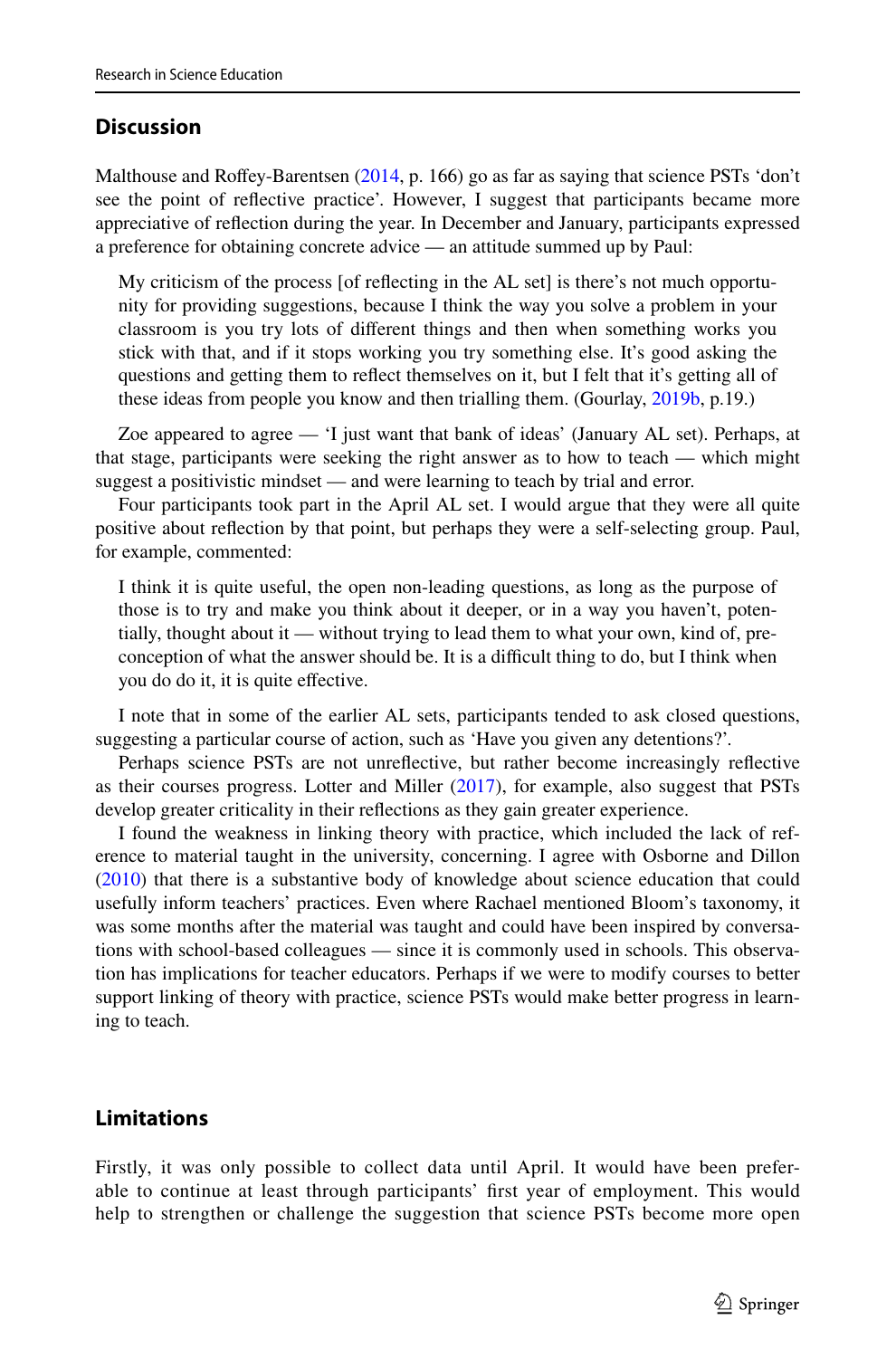to refection as they gain experience, as well as facilitating inclusion of *Dimension 9 Continue to improve your teaching*.

The validity and reliability of my conclusions rest on the transparency of my data analysis and sharing with critical readers (supervisors). Inter-coder reliability could be enhanced by having a number of researchers repeating the data analysis to see whether they assess refectivity in the same way.

Additionally, a more direct investigation of PSTs' epistemological and ontological beliefs would add greater weight to questions of whether positivism afects their refectivity. Including non-scientists in the intervention would further illuminate the question of whether science PSTs are less refective than their peers.

Given the small number of participants, it may not be appropriate to generalise.

### **Implications**

Participants were not unrefective, but there may be a mismatch between the demand for refectivity and their readiness. Perhaps RP is not a realistic approach for the early development of science PSTs. Instead, science teacher educators might adopt a staged approach, so how might we do this?

When participants frst started teaching, they wanted more concrete guidance. It would be reasonable for tutors and mentors to provide this guidance, since much material about how to teach particular science topics already exists. This activity could incorporate simple refection (Atkinson, [2004](#page-19-2)), with PSTs evaluating the suggested approaches.

The fact that participants made little reference to course material suggests that an up-front block is not helpful. Perhaps taught sessions could be more closely interleaved with teaching lessons, giving PSTs immediate opportunities to apply theoretical ideas.

The systematic refection and enquiry in AL could be introduced later. To bridge the gap between theory and practice, I suggest extending action planning. PSTs could research strategies to overcome their teaching issue, including:

- Library (and online) searches for relevant research and professional publications
- Consulting their tutors, mentors, other teachers, and peers
- Referring to published (or online) materials for teaching, e.g. to research diferent teaching strategies to teach particular science concepts

Thus, relevant theory could be introduced when needed, potentially increasing the likelihood of application. This would meet two conditions for science teacher development noted by Bell and Gilbert  $(1996, p. 34)$  $(1996, p. 34)$  — the teacher's awareness of their developmental needs and their need for 'input of new theoretical ideas and new teaching suggestions'. This activity could be coupled with more time planning methods of assessing the impact of their action (noting that *Dimension 2 Systematically evaluate your own teaching through classroom research procedures* was also a weakness). More systematic data collection could provide higher-quality feedback to PSTs about their teaching, potentially accelerating their development compared to the trial and error approach.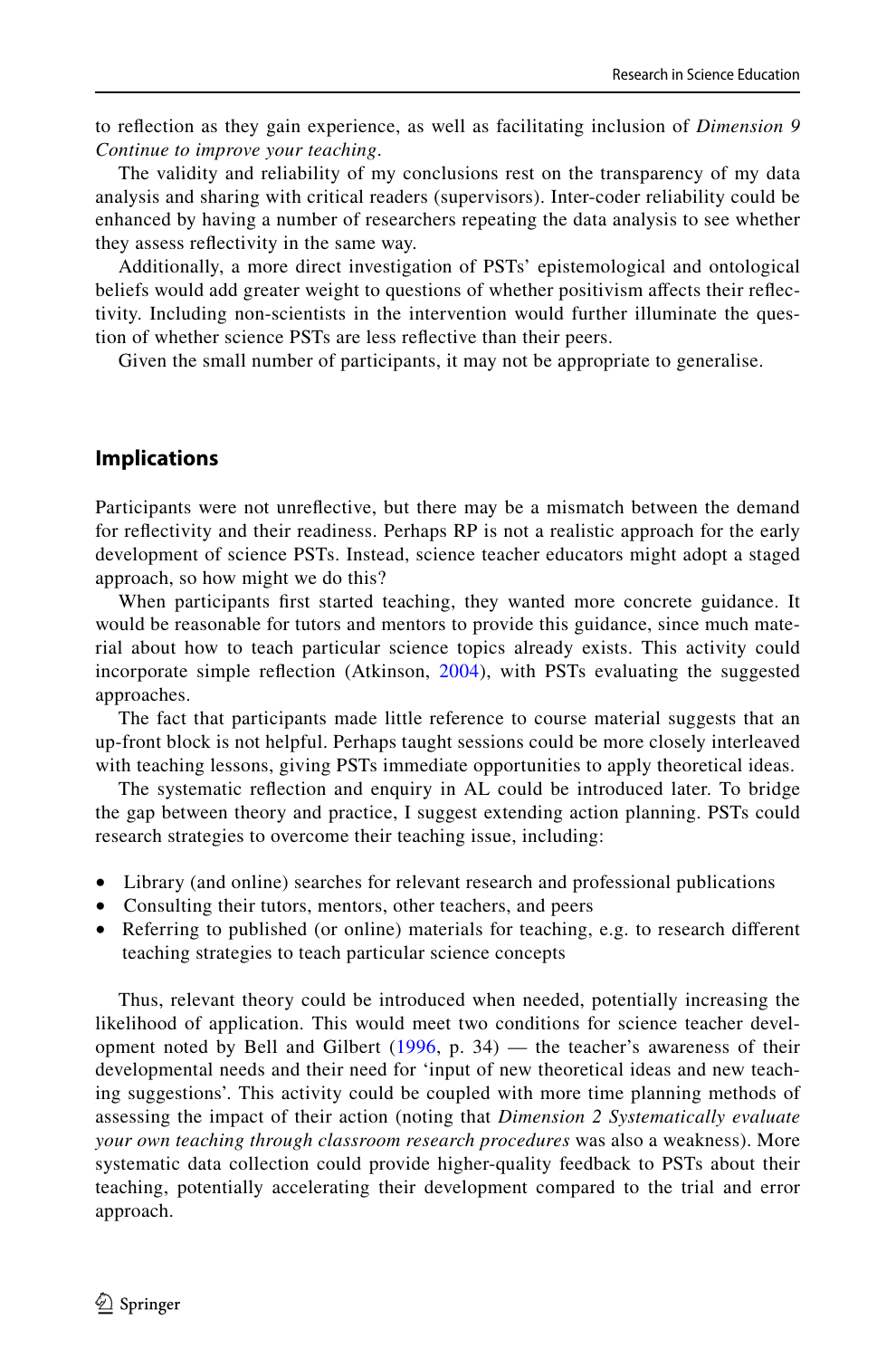<span id="page-18-0"></span>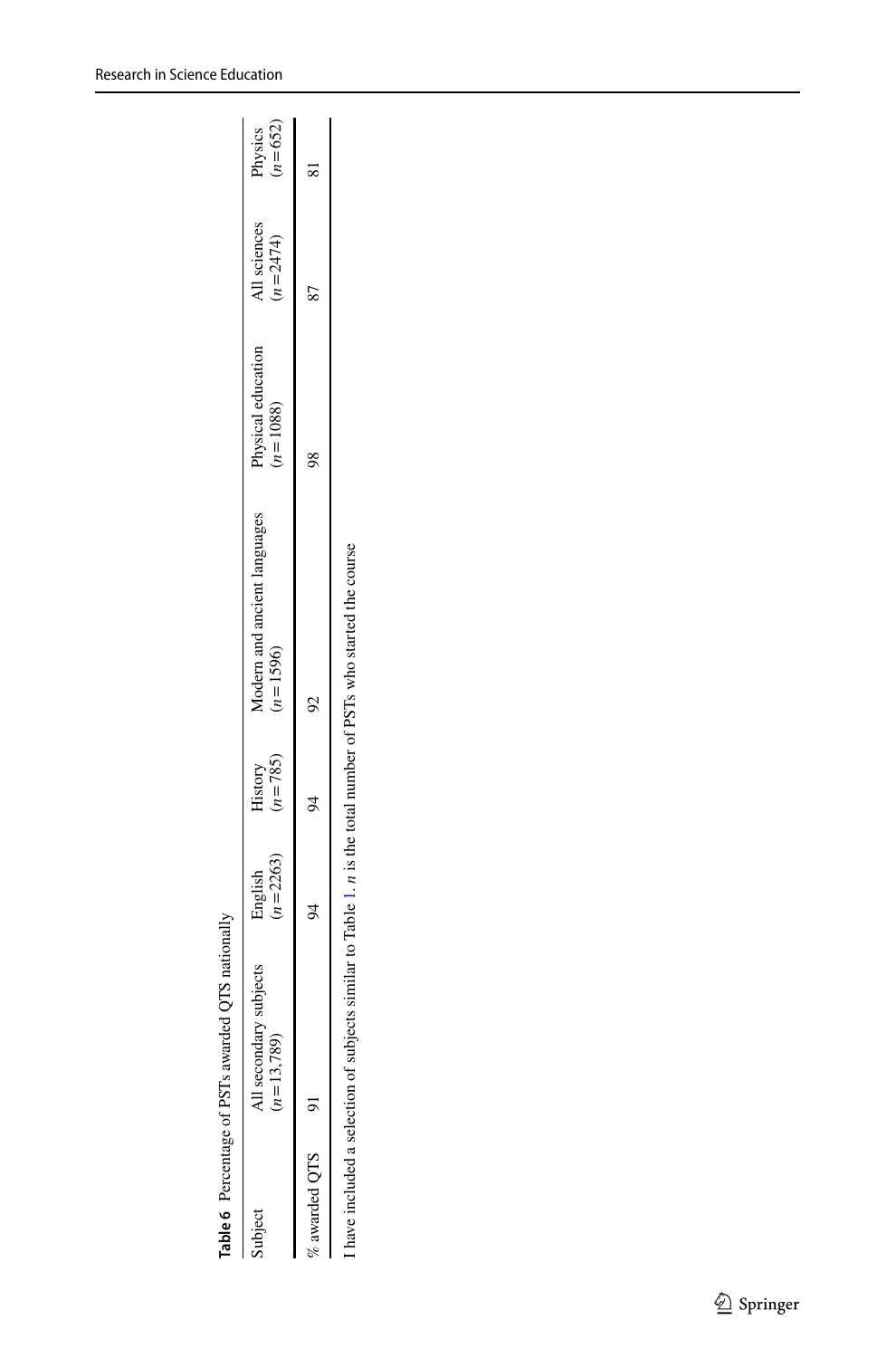## **Appendix**

National data showing postgraduate qualifed teacher status awarded 2013–2014 academic year (Department for Education, [2015](#page-20-6), p. 8).

**Acknowledgements** I would like to express gratitude for the generous support of Professor Elena Nardi, my doctoral supervisor.

**Data availability** A database of the written material may be inspected by readers upon request.

## **Declarations**

**Ethics Approval** Obtained from School of Education and Lifelong Learning, University of East Anglia, NR4 7TJ, UK.

**Consent to Participate** Research participants gave informed consent as part of the ethical approval process.

**Consent to Publish** Research participants gave consent to publish as part of the ethical approval process.

**Confict of Interest** The author declares no competing interests.

**Open Access** This article is licensed under a Creative Commons Attribution 4.0 International License, which permits use, sharing, adaptation, distribution and reproduction in any medium or format, as long as you give appropriate credit to the original author(s) and the source, provide a link to the Creative Commons licence, and indicate if changes were made. The images or other third party material in this article are included in the article's Creative Commons licence, unless indicated otherwise in a credit line to the material. If material is not included in the article's Creative Commons licence and your intended use is not permitted by statutory regulation or exceeds the permitted use, you will need to obtain permission directly from the copyright holder. To view a copy of this licence, visit [http://creativecommons.org/licenses/by/4.0/.](http://creativecommons.org/licenses/by/4.0/)

## **References**

- <span id="page-19-8"></span>Abrahams, I., & Millar, R. (2008). Does practical work really work? A study of the efectiveness of practical work as a teaching and learning method in school science. *International Journal of Science Education, 30*(14), 1945–1969.
- <span id="page-19-3"></span>Adak, F., & Bakir, S. (2017). Science teachers and pre-service science teachers' scientifc epistemological beliefs and opinions on the nature of science. *Cukurova University Faculty of Education Journal, 46*(2), 472–502.

<span id="page-19-0"></span>Argyris, C., & Schön, D. A. (1974). *Theory in practice: Increasing professional efectiveness*. Jossey-Bass.

<span id="page-19-2"></span>Atkinson, D. (2004). Theorising how student teachers form their identities in initial teacher education. *British Educational Research Journal, 30*(3), 379–394.

<span id="page-19-6"></span>Baird, J., Mitchell, I., & Northfeld, J. (1987). Teachers as researchers: The rationale; the reality. *Research in Science Education, 17*(1), 129–138.

<span id="page-19-1"></span>Baird, J. R., Fensham, P. J., Gunstone, R. F., & White, R. T. (1991). The importance of refection in improving science teaching and learning. *Journal of Research in Science Teaching, 28*(2), 163–182.

<span id="page-19-4"></span>Barth-Cohen, L. A., Little, A. J., & Abrahamson, D. (2018). Building refective practices in a pre-service math and science teacher education course that focuses on qualitative video analysis. *Journal of Science Teacher Education, 29*(2), 83–101.

<span id="page-19-5"></span>Bayley, J. (2015). *Using Action Learning to explore the contradictions and opportunities in coaching and mentoring*, a lecture presented at the university's secondary PGCE mentor conference.

<span id="page-19-9"></span>Bell, B., & Gilbert, J. (1996). *Teacher development: A model from science education*. Routledge.

<span id="page-19-7"></span>Black, P., Harrison, C., Lee, C., Marshall, B., & Wiliam, D. (2004). Working inside the black box: Assessment for learning in the classroom. *Phi Delta Kappan, 86*(1), 8–21.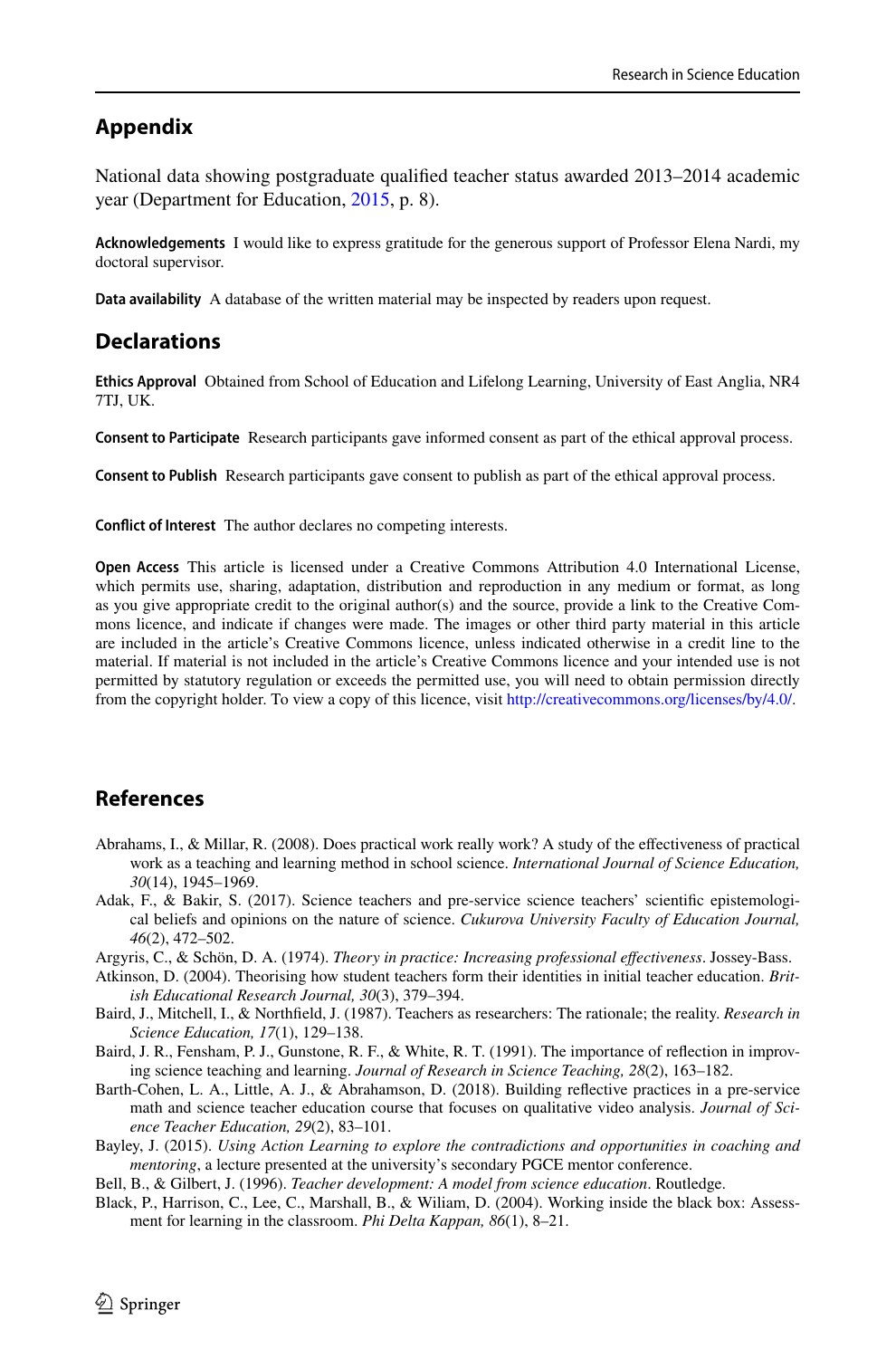- <span id="page-20-11"></span>Bruun, M., Willoughby, S., Smith, J.L. (2018). Identifying the stereotypical who, what, and why of physics and biology. *Physical Review Physics Education Research*, *14*(2), 020125–1–020125–16.
- <span id="page-20-17"></span>Capel, S., Leask, M., & Turner, T. (2009). *Learning to teach in the secondary school: A companion to school experience* (5th ed.). London.
- <span id="page-20-18"></span>Cofré, H., Núñez, P., Santibáñez, D., Pavez, J. M., Valencia, M., & Vergara, C. (2019). A critical review of students' and teachers' understandings of nature of science. *Science & Education, 28*(3–5), 205–248.
- <span id="page-20-21"></span>Corrigan, D. (2009). Chemistry teacher education to promote understanding of learning through efective refective practice. *Chemistry Education Research and Practice, 10*(2), 121–131.
- <span id="page-20-4"></span>Department for Education. (2011, July 1). *Teachers' standards: Guidance for school leaders, school staff and governing bodies.* Retrieved February 20, 2021, from [https://www.gov.uk/government/publicatio](https://www.gov.uk/government/publications/teachers-standards) [ns/teachers-standards](https://www.gov.uk/government/publications/teachers-standards).
- <span id="page-20-5"></span>Department for Education. (2012). *Self Evaluation Document Guidance.* Retrieved November 23, 2018, from [http://dera.ioe.ac.uk/15524/1/SED%20guidance%202012.pdf.](http://dera.ioe.ac.uk/15524/1/SED%20guidance%202012.pdf)
- <span id="page-20-6"></span>Department for Education. (2015, August 27). *Initial teacher training performance profles in England: 2013 to 2014 academic year.* Retrieved June 18, 2021, from [https://assets.publishing.service.gov.uk/government/](https://assets.publishing.service.gov.uk/government/uploads/system/uploads/attachment_data/file/456186/Performance_Profiles_2014.pdf) [uploads/system/uploads/attachment\\_data/fle/456186/Performance\\_Profles\\_2014.pdf.](https://assets.publishing.service.gov.uk/government/uploads/system/uploads/attachment_data/file/456186/Performance_Profiles_2014.pdf)
- <span id="page-20-3"></span>Department for Education. (2016) *A framework of core content for initial teacher training (ITT).* Retrieved October 6, 2020 from [https://assets.publishing.service.gov.uk/government/uploads/system/uploads/attac](https://assets.publishing.service.gov.uk/government/uploads/system/uploads/attachment_data/file/536890/Framework_Report_11_July_2016_Final.pdf) hment\_data/file/536890/Framework\_Report\_11\_July\_2016\_Final.pdf.
- <span id="page-20-2"></span>Department of Education & Science. (DES). (1992). *Initial teacher training: approval of courses (Circular 9/92)*. HMSO.
- <span id="page-20-13"></span>Dewey, J. (1933). How we think: A restatement of the relation of refective thinking to the educational process. *Lexington, MA: Heath, 35*(64), 690–698.
- Dewey, J. (1997). *Experience and education [1938]*. First Touchstone Edition.
- <span id="page-20-15"></span>Dewey, J. (2011). *Democracy and education*. Simon & Brown Edition.
- <span id="page-20-0"></span>Furlong, J., & Maynard, T. (1995). *Mentoring student teachers: The growth of professional knowledge*. Routledge.
- <span id="page-20-8"></span>Gilbert, J.K. (2010). Supporting the development of efective science teachers. In: Osborne, J. & Dillon, J. Eds. *Good practice in science teaching: What research has to say*. 2<sup>nd</sup> Ed. McGraw-Hill Education (UK). 274–300.
- <span id="page-20-10"></span>Jagger, N., Davis, S., Lain, D., Sinclair, E. & Sinclair, T. (2001). Employers' views of postgraduate physicists: Report by the Institute of Employment Studies to the Engineering & Physical Sciences Research Council. Retrieved June 18, 2021, from [https://www.employment-studies.co.uk/system/fles/resources/fles/1417p](https://www.employment-studies.co.uk/system/files/resources/files/1417phys.pdf) [hys.pdf.](https://www.employment-studies.co.uk/system/files/resources/files/1417phys.pdf)
- <span id="page-20-23"></span>Korthagen, F. A., & Lagerwerf, B. (2001). Teachers' professional learning: How does it work? In F. A. Korthagen, J. Kessels, B. Koster, B. Lagerwerf, & T. Wubbels (Eds.), *Linking practice and theory: The pedagogy of realistic teacher education* (pp. 175–206). Routledge.
- <span id="page-20-19"></span>Lederman, N.G., Lederman, J.S. (2014). Research on teaching and learning of nature of science. In: Lederman, N.G, Abell, S.K. Eds. *Handbook of research on science education*. 2nd Ed. Routledge/Taylor & Francis Group 600–619.
- <span id="page-20-24"></span>Lotter, C. R., & Miller, C. (2017). Improving inquiry teaching through refection on practice. *Research in Science Education, 47*(4), 913–942.
- <span id="page-20-9"></span>Maskan, A. K. (2007). Preservice science and math teachers' difficulties in disruptive behavior and class management. *International Journal of Educational Reform, 16*(4), 336–349.
- <span id="page-20-12"></span>Malthouse, R., & Rofey-Barentsen, J. (2014). Are science teachers immune to refective practice? In M. Watts (Ed.), *Debates in science education* (pp. 161–176). Routledge.
- <span id="page-20-22"></span>McFadden, J., Ellis, J., Anwar, T., & Roehrig, G. (2014). Beginning science teachers' use of a digital video annotation tool to promote refective practices. *Journal of Science Education and Technology, 23*(3), 458–470.
- <span id="page-20-7"></span>National Audit Office. (2016). *Training new teachers*. Retrieved August 5, 2020 from [https://www.nao.org.uk/](https://www.nao.org.uk/wp-content/uploads/2016/02/Training-new-teachers.pdf) [wp-content/uploads/2016/02/Training-new-teachers.pdf](https://www.nao.org.uk/wp-content/uploads/2016/02/Training-new-teachers.pdf).
- <span id="page-20-1"></span>Nichols, S. E., Tippins, D., & Wieseman, K. (1997). A "toolkit" for developing critically refective science teachers. *Research in Science Education, 27*(2), 175–194.
- <span id="page-20-14"></span>Schön, D. (1987). *Educating the refective practitioner*. Jossey-Bass.
- <span id="page-20-25"></span>Osborne, J. & Dillon, J. (2010). Eds. *Good practice in science teaching: What research has to say*. 2<sup>nd</sup> Ed. McGraw-Hill Education (UK).
- <span id="page-20-16"></span>Tripp, D. (2011). Critical incidents in teaching (classic edition): *Developing professional judgement*. Routledge.
- <span id="page-20-20"></span>Tsai, C.-C. (2007). Teachers' scientifc epistemological views: The coherence with instruction and students' views. *Science Education, 91*(2), 222–243.